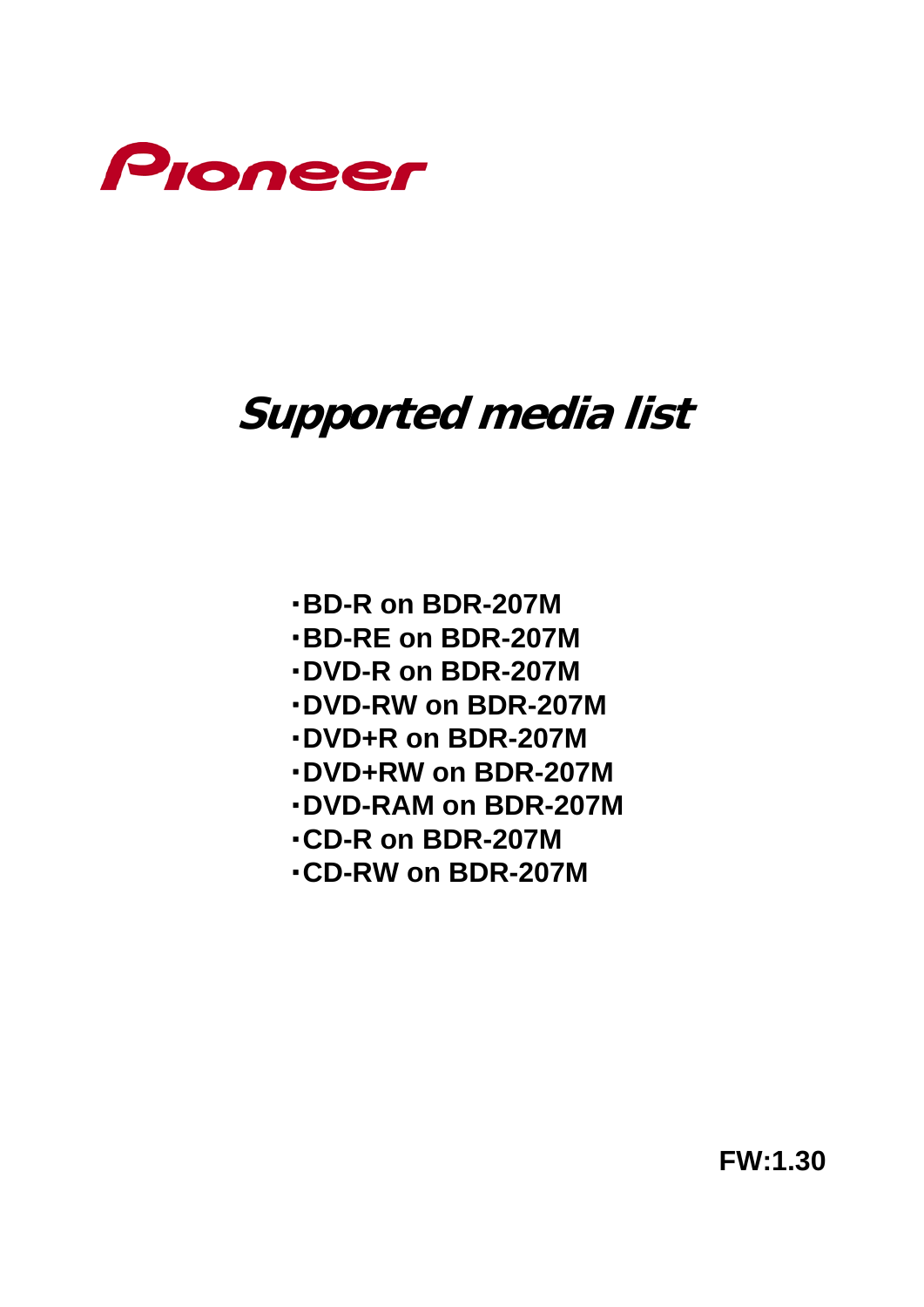

# **Supported media list of BD-R on BDR207M**

#### **BD-R (2x format disc)**

**Writing speed : 2x**

|     |            |                 |    |                          |                          |                          |                          | Strategy Status |                          |                          |                       |                          |                          |         |
|-----|------------|-----------------|----|--------------------------|--------------------------|--------------------------|--------------------------|-----------------|--------------------------|--------------------------|-----------------------|--------------------------|--------------------------|---------|
| No. | Maker      | Manufacturer ID | 2x | 4x                       | 6x                       | 8x                       |                          | $10x$ $12x$     | CAV<br>4x                | 6x                       | CAV CAV CAV CAV<br>8x | 10x                      | 12x                      | Remarks |
|     | <b>CMC</b> | "CMCMAGBA2"     | Y  |                          |                          |                          |                          |                 |                          |                          |                       |                          | -                        |         |
| 2   | MAXELL     | "MAXELLRS1"     | Y  | -                        | $\overline{\phantom{0}}$ | $\overline{\phantom{0}}$ | $\overline{\phantom{0}}$ | -               | $\overline{\phantom{0}}$ | $\overline{\phantom{0}}$ | -                     | $\overline{\phantom{m}}$ | $\overline{\phantom{m}}$ | 8cm     |
| 3   | Panasonic  | "MEI TO1"       | Y  |                          |                          |                          |                          |                 |                          |                          |                       |                          | -                        |         |
| 4   | PHILIPS    | "PHILIPR02"     | Y  | -                        | -                        | -                        | $\overline{\phantom{0}}$ | -               | $\overline{\phantom{0}}$ | $\overline{\phantom{0}}$ | -                     | $\overline{\phantom{m}}$ | $\overline{\phantom{m}}$ |         |
| 5   | RITEK      | "RITEK_BR1"     | Y  | -                        | $-$                      | ÷                        | $\overline{\phantom{0}}$ | -               | ÷                        | $\overline{\phantom{0}}$ | -                     | $\overline{\phantom{0}}$ | $\overline{\phantom{0}}$ |         |
| 6   | SONY       | "SONY NO1"      | Υ  |                          |                          |                          |                          |                 |                          |                          |                       |                          | $\overline{\phantom{m}}$ |         |
| 7   | SONY       | "SONY NS1"      | Y  | -                        | <b>.</b>                 | ÷                        | $-$                      | -               | ÷                        | $\overline{\phantom{0}}$ | Ξ.                    | -                        | $\overline{\phantom{0}}$ |         |
| 8   | TDK        | "TDKBLDRBA"     | Y  | $\overline{\phantom{m}}$ | $\overline{\phantom{m}}$ | $\overline{\phantom{a}}$ | $\overline{\phantom{0}}$ | -               | $\overline{\phantom{a}}$ | $\overline{\phantom{0}}$ | -                     | $\overline{\phantom{a}}$ | $\overline{\phantom{m}}$ |         |
| 9   | TDK        | "TDKBLDRDA"     | Y  |                          |                          |                          |                          |                 |                          |                          |                       |                          | -                        | 8cm     |
| 10  | MKM        | "VERBATIMa"     | Υ  | -                        | -                        |                          | -                        |                 | -                        | -                        | -                     | <b>-</b>                 | $\overline{\phantom{m}}$ |         |

# **BD-R (LtoH 2x format disc)**

**Writing speed : 2x**

|     |            |                 |    |                          |                          |                          |                          |                          | Strategy Status          |                     |                          |                          |   |         |
|-----|------------|-----------------|----|--------------------------|--------------------------|--------------------------|--------------------------|--------------------------|--------------------------|---------------------|--------------------------|--------------------------|---|---------|
| No. | Maker      | Manufacturer ID |    |                          |                          |                          |                          |                          |                          | CAV CAV CAV CAV CAV |                          |                          |   | Remarks |
|     |            |                 | 2x | 4x                       |                          |                          |                          | 6x 8x 10x 12x            |                          | $4x$ $6x$           | 8x                       | $10x$ 12x                |   |         |
|     | TAIYOYUDEN | "TYG-BDY01"     | 77 |                          |                          | -                        |                          |                          | -                        |                     |                          | $\overline{\phantom{0}}$ |   |         |
|     | MKM        | "VERBATIMw"     | 77 | $\overline{\phantom{0}}$ | $\overline{\phantom{0}}$ | $\overline{\phantom{0}}$ | $\overline{\phantom{0}}$ | $\overline{\phantom{0}}$ | $\overline{\phantom{0}}$ | -                   | $\overline{\phantom{0}}$ | $\overline{\phantom{a}}$ | - |         |

# **BD-R (4x format disc)**

#### **Writing speed : 2x, 4x, 6x, 8x, 10x, 12x**

|                | - - -      |                 |    |                          |                          |                          |                          | Strategy Status          |                   |                   |    |                          |                          |         |
|----------------|------------|-----------------|----|--------------------------|--------------------------|--------------------------|--------------------------|--------------------------|-------------------|-------------------|----|--------------------------|--------------------------|---------|
| No.            | Maker      | Manufacturer ID |    |                          |                          |                          |                          |                          | CAV               | CAV               |    |                          | CAV CAV CAV              | Remarks |
|                |            |                 | 2x | 4x                       | 6x                       | 8x                       | 10x                      | 12x                      | 4x                | 6x                | 8x | 10x                      | 12x                      |         |
| $\mathbf{1}$   | <b>CMC</b> | "CMCMAGBA3"     | Υ  | $-$                      |                          |                          |                          |                          | Υ                 | Y                 | Y  | Y                        | $-$                      |         |
| 2              | Daxon      | "Daxon_R4X"     | Υ  | $\overline{\phantom{m}}$ | -                        | $\overline{\phantom{a}}$ | $\overline{\phantom{a}}$ | $\overline{\phantom{0}}$ | Υ                 | Υ                 | Υ  | $\overline{\phantom{a}}$ | $\qquad \qquad -$        |         |
| $\overline{3}$ | Infomedia  | "INFOMER30"     | Y  | $-$                      |                          | $\qquad \qquad -$        | $\qquad \qquad -$        | -                        | Y                 | Y                 | Y  | $\qquad \qquad -$        | $-$                      |         |
| 4              | Infosource | "ISMMBDR01"     | Υ  | $\overline{\phantom{m}}$ | -                        | $\overline{\phantom{m}}$ | $\overline{\phantom{m}}$ | -                        | Υ                 | Υ                 | Y  | $\overline{\phantom{m}}$ | $\overline{\phantom{a}}$ |         |
| 5              | LGE        | "LGEBRAS04"     | Y  | $\qquad \qquad -$        | -                        | $\qquad \qquad -$        | $\qquad \qquad -$        | -                        | Y                 | Y                 | Y  | $\qquad \qquad -$        | $-$                      |         |
| 6              | Panasonic  | "MEI T02"       | Υ  | $\overline{\phantom{0}}$ | $\overline{\phantom{m}}$ | $\overline{\phantom{a}}$ | $\qquad \qquad -$        | -                        | Υ                 | Y                 | Y  | Y                        | $\qquad \qquad -$        |         |
| 7              | PHILIPS    | "PHILIPR04"     | Y  | $\equiv$                 | -                        | $-$                      | $\equiv$                 | -                        | Y                 | Y                 | Y  | Y                        | $\equiv$                 |         |
| 8              | PRODISC    | "PRODISCRO"     | Y  | $\overline{\phantom{0}}$ | -                        | $\overline{\phantom{a}}$ | $\overline{\phantom{0}}$ |                          | Υ                 | Y                 | Y  | Y                        | $\qquad \qquad -$        |         |
| 9              | RITEK      | "RITEK_BR2"     | Υ  | $-$                      |                          | $\qquad \qquad -$        | $\qquad \qquad -$        |                          | Y                 | Y                 | Y  | Y                        | $\equiv$                 |         |
| 10             | SONY       | "SONY NN2"      | Υ  | $\overline{\phantom{m}}$ | -                        | $\overline{\phantom{m}}$ | $\overline{\phantom{m}}$ | -                        | Υ                 | Y                 | Y  | Υ                        | Y                        |         |
| 11             | SONY       | "SONY_NS2"      | Y  | Y                        | -                        | $\qquad \qquad -$        | $\overline{\phantom{0}}$ | -                        | $\qquad \qquad -$ | $\qquad \qquad -$ | -  | $\overline{\phantom{0}}$ | $-$                      |         |
| 12             | TDK        | "TDKBLDRBB"     | Υ  | $\overline{\phantom{m}}$ | $\overline{\phantom{m}}$ | $\overline{\phantom{0}}$ | $\overline{\phantom{a}}$ | $\overline{\phantom{0}}$ | Υ                 | Y                 | Υ  | Υ                        | $\qquad \qquad -$        |         |
| 13             | Umedisc    | "UMEBDR014"     | Y  | $\qquad \qquad -$        | -                        | $\qquad \qquad -$        | $-$                      | -                        | Y                 | Y                 | Y  | $-$                      | $-$                      |         |
| 14             | MKM        | "VERBATIMC"     | Y  |                          | $\overline{\phantom{m}}$ | $\overline{\phantom{m}}$ | $\overline{\phantom{0}}$ |                          | Υ                 | Y                 | Y  | Y                        | $\qquad \qquad -$        |         |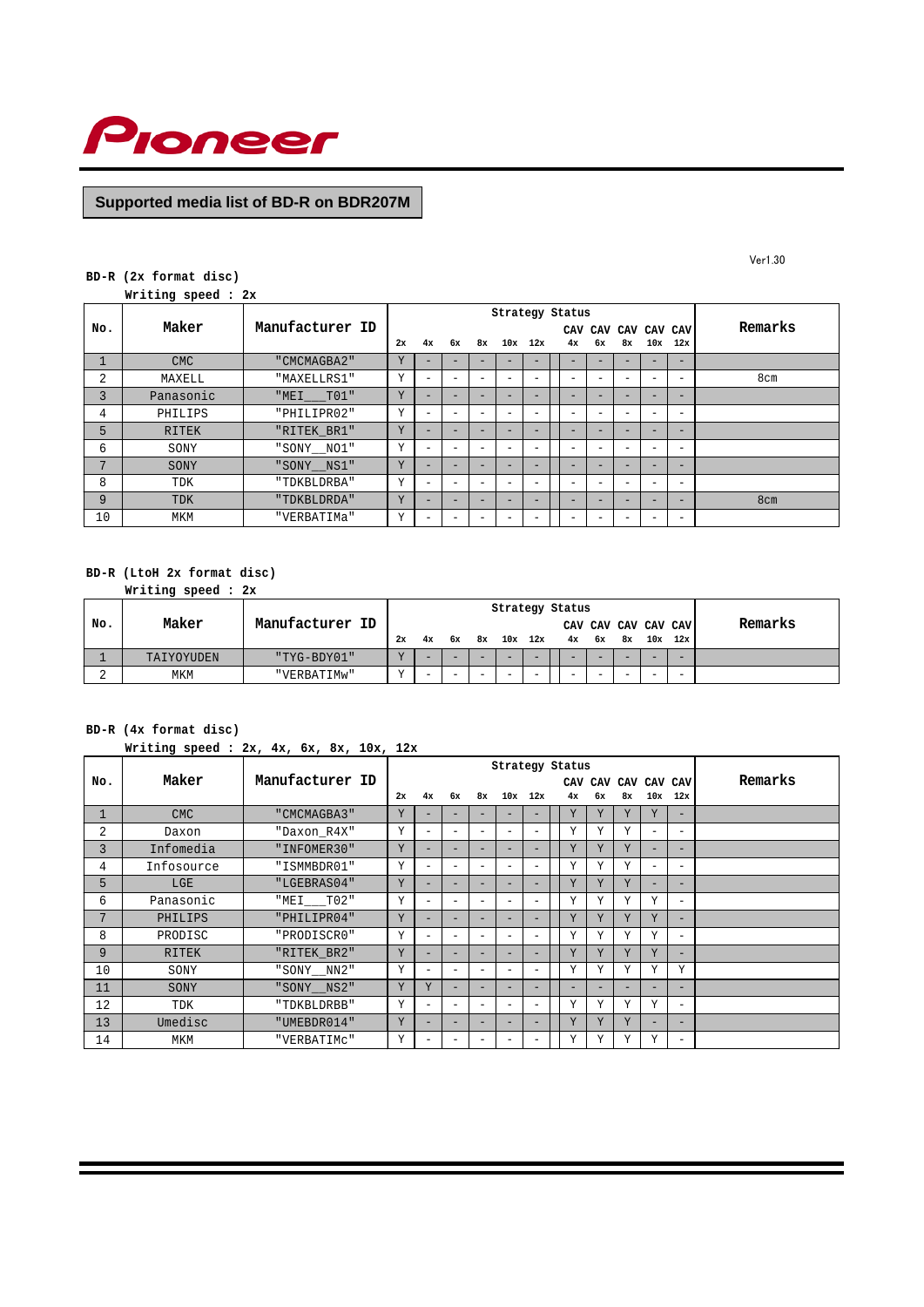

# **Supported media list of BD-R on BDR207M**

Ver1.30

#### **BD-R (LtoH 4x format disc)**

**Writing speed : 2x, 4x**

|             |              |                          |    |              |    |                          |        | Strategy Status          |                          |                     |    |                          |             |         |
|-------------|--------------|--------------------------|----|--------------|----|--------------------------|--------|--------------------------|--------------------------|---------------------|----|--------------------------|-------------|---------|
| No.         | Maker        | Manufacturer ID          |    |              |    |                          |        |                          |                          | CAV CAV CAV CAV CAV |    |                          |             | Remarks |
|             |              |                          | 2x | 4x           | 6x |                          |        | 8x 10x 12x               |                          | $4x$ $6x$           | 8x |                          | $10x$ $12x$ |         |
|             | <b>RITEK</b> | "RITEK_BO1"              |    | 77           |    | -                        | -      |                          | -                        |                     |    | -                        |             |         |
| $\sim$<br>▵ | TAIYOYUDEN   | "TYG-BDY03"              |    | $\mathbf{v}$ | -  | $\overline{\phantom{0}}$ | $\sim$ | $\overline{\phantom{0}}$ | $\overline{\phantom{0}}$ | -                   |    | $\overline{\phantom{0}}$ | -           |         |
|             | Umedisc      | "UMEBDR114"              |    | 77           |    | -                        |        |                          | -                        |                     |    | -                        | -           |         |
|             | MKM          | "VERBATIM <sub>V</sub> " |    | <b>TT</b>    |    | -                        | $\sim$ |                          | $\overline{\phantom{0}}$ | -                   |    | -                        | ÷           |         |

#### **BD-R (6x format disc)**

**Writing speed : 2x, 4x, 6x, 8x, 10x, 12x**

|                |              |                 |    |                          |                          |                          |                          | Strategy Status          |     |     |    |                          |                          |         |
|----------------|--------------|-----------------|----|--------------------------|--------------------------|--------------------------|--------------------------|--------------------------|-----|-----|----|--------------------------|--------------------------|---------|
| No.            | Maker        | Manufacturer ID |    |                          |                          |                          |                          |                          | CAV | CAV |    | CAV CAV CAV              |                          | Remarks |
|                |              |                 | 2x | 4x                       | 6x                       | 8x                       | 10x                      | 12x                      | 4x  | 6x  | 8x | 10x                      | 12x                      |         |
| $\mathbf{1}$   | <b>CMC</b>   | "CMCMAGBA5"     | Y  |                          |                          | $\overline{\phantom{0}}$ |                          | $\overline{\phantom{a}}$ | Y   | Y   | Y  | Y                        | Y                        |         |
| $\overline{2}$ | Infomedia    | "INFOMER40"     | Υ  | $\qquad \qquad =$        | $\overline{\phantom{0}}$ | -                        | $-$                      | $-$                      | Υ   | Y   | Y  | $\overline{\phantom{0}}$ | $\overline{\phantom{m}}$ |         |
| 3              | <b>LGE</b>   | "LGEBRAS06"     | Y  | -                        | $\overline{\phantom{a}}$ | $\qquad \qquad -$        | $\overline{\phantom{a}}$ | $\overline{\phantom{a}}$ | Y   | Y   | Y  | Y                        | $\qquad \qquad =$        |         |
| 4              | MBI          | R06"<br>"MBI    | Υ  | $\qquad \qquad =$        | $\qquad \qquad =$        | $\equiv$                 | $\qquad \qquad =$        | $-$                      | Υ   | Y   | Υ  | Υ                        | $\overline{\phantom{m}}$ |         |
| 5              | Panasonic    | "MEI<br>RA1"    | Y  | $\overline{\phantom{a}}$ | $\overline{\phantom{a}}$ | $\overline{\phantom{a}}$ | $\overline{\phantom{a}}$ | $\overline{\phantom{a}}$ | Y   | Y   | Y  | Y                        | Y                        |         |
| 6              | OPTODISC     | "OTCBDR002"     | Υ  | $\qquad \qquad =$        | $-$                      | $\qquad \qquad$          | $-$                      | $-$                      | Υ   | Y   | Y  | $\overline{\phantom{m}}$ | $\overline{\phantom{a}}$ |         |
| 7              | PRODISC      | "PRODISCR1"     | Y  | -                        | $\overline{\phantom{a}}$ | $\qquad \qquad -$        | $\overline{\phantom{a}}$ | $\overline{\phantom{a}}$ | Y   | Y   | Y  | Y                        | $\qquad \qquad =$        |         |
| 8              | RITEK        | "RITEK_BR3"     | Υ  | $\qquad \qquad =$        | $\overline{\phantom{m}}$ | $\equiv$                 | $\qquad \qquad =$        | $-$                      | Υ   | Y   | Y  | Y                        | $\overline{\phantom{m}}$ |         |
| 9              | <b>RITEK</b> | "RITEK BR3"     | Y  | $\overline{\phantom{a}}$ |                          | $\overline{\phantom{a}}$ |                          | $\overline{\phantom{a}}$ | Y   | Y   | Y  | Y                        | Y                        |         |
| 10             | SONY         | "SONY NN3"      | Υ  | $\qquad \qquad =$        | $\overline{\phantom{m}}$ | $\qquad \qquad$          | $\qquad \qquad =$        | $-$                      | Υ   | Y   | Y  | Y                        | Y                        |         |
| 11             | <b>TDK</b>   | "TDKBLDRBD"     | Υ  | $\overline{\phantom{a}}$ | $\overline{\phantom{0}}$ | $\qquad \qquad -$        | $\overline{\phantom{a}}$ | $\overline{\phantom{0}}$ | Y   | Y   | Y  | Y                        | $\qquad \qquad =$        |         |
| 12             | Umedisc      | "UMEBDR016"     | Υ  | -                        | $\overline{\phantom{a}}$ | $\overline{\phantom{a}}$ | -                        | $\qquad \qquad -$        | Υ   | Y   | Y  | $\overline{\phantom{a}}$ | $\overline{\phantom{a}}$ |         |
| 13             | <b>MKM</b>   | "VERBATIMe"     | Y  | -                        | -                        | $\qquad \qquad -$        | $\overline{\phantom{0}}$ | $\overline{\phantom{0}}$ | Y   | Y   | Y  | Y                        | $\qquad \qquad -$        |         |
| 14             | MKM          | "VERBATIMe"     | Y  |                          | $-$                      | -                        | -                        |                          | Y   | Y   | Y  | Y                        | Y                        |         |

※ **MKMVERBATIMe media has two types**

※ **RITEK\_BR3 media has two types**

**BD-R (LtoH 6x format disc)**

**Writing speed : 2x, 4x, 6x**

|              |            |                 |              |              |                         |   |   |               | Strategy Status          |                                  |            |                          |         |
|--------------|------------|-----------------|--------------|--------------|-------------------------|---|---|---------------|--------------------------|----------------------------------|------------|--------------------------|---------|
| No.          | Maker      | Manufacturer ID | 2x           |              |                         |   |   |               |                          | CAV CAV CAV CAV CAV<br>$4x$ $6x$ | 8x 10x 12x |                          | Remarks |
|              |            |                 |              | 4x           |                         |   |   | 6x 8x 10x 12x |                          |                                  |            |                          |         |
|              | <b>JVC</b> | "JVC-AMS6L"     |              |              |                         |   |   |               |                          |                                  |            |                          |         |
| $\sim$       | MAXELL     | "MAXELLRS2"     | $\mathbf{v}$ | $\mathbf{v}$ | v                       |   | - |               | -                        |                                  | -          | ÷                        |         |
| 3            | <b>MBI</b> | "MBI F06"       |              |              | 77                      |   |   |               |                          |                                  |            |                          |         |
|              | RITEK      | "RITEK BO2"     | 77           | $\mathbf{v}$ | $\mathbf{v}$            | - |   |               | -                        |                                  |            | $\overline{\phantom{a}}$ |         |
|              | TAIYOYUDEN | "TYG-BDY05"     |              |              | $\overline{\mathbf{v}}$ |   |   |               | $\qquad \qquad =$        |                                  | -          | ÷                        |         |
| б            | Umedisc    | "UMEBDR116"     | $\mathbf{v}$ | Y            | $\tau$                  |   |   |               | -                        |                                  |            | $\overline{\phantom{a}}$ |         |
| $\mathbf{r}$ | <b>MKM</b> | "VERBATIMu"     | 77           | 77           | $\tau$                  |   |   |               | $\overline{\phantom{a}}$ |                                  | -          | ÷                        |         |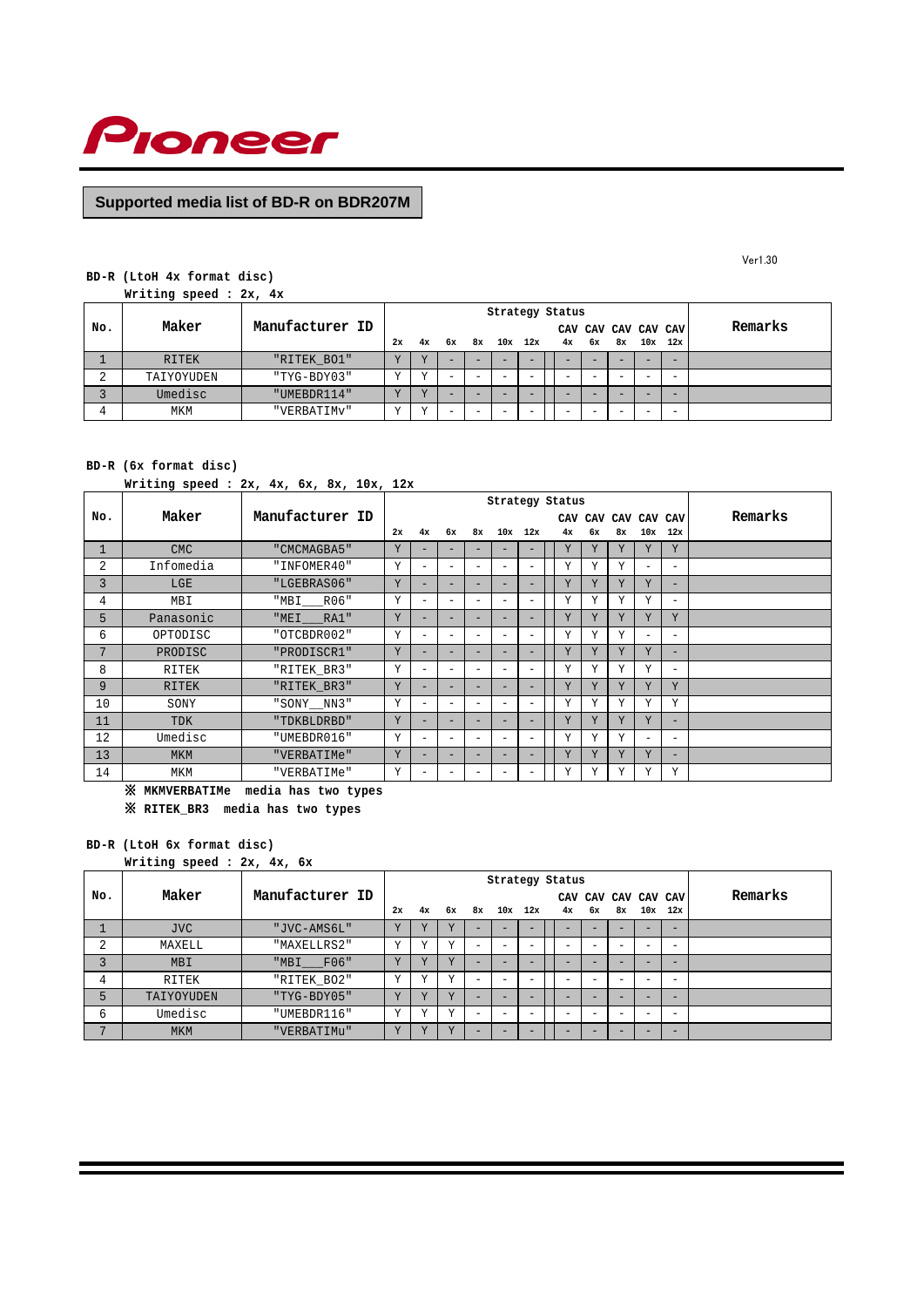

# **Supported media list of BD-R on BDR207M**

**BD-R(DL) (2x format disc)**

**Writing speed : 2x**

|     |           |                 |           |     |    |                          |                          |            | Strategy Status          |                     |                          |                          |         |
|-----|-----------|-----------------|-----------|-----|----|--------------------------|--------------------------|------------|--------------------------|---------------------|--------------------------|--------------------------|---------|
| No. | Maker     | Manufacturer ID |           |     |    |                          |                          |            |                          | CAV CAV CAV CAV CAV |                          |                          | Remarks |
|     |           |                 | 2x        | 4x  | 6x |                          |                          | 8x 10x 12x |                          | 4x 6x 8x            |                          | $10x$ 12x                |         |
|     | Panasonic | "MEI TO1"       | T         |     |    |                          | -                        |            |                          |                     |                          |                          |         |
|     | TDK       | "TDKBLDRFA"     | <b>TT</b> | $-$ |    | $\overline{\phantom{a}}$ | $\overline{\phantom{a}}$ |            | $\overline{\phantom{0}}$ |                     | $\overline{\phantom{a}}$ | $\overline{\phantom{a}}$ |         |
|     | MKM       | "VERBATIMb"     |           | -   |    | -                        | -                        |            | -                        |                     |                          | -                        |         |

#### **BD-R(DL) (4x format disc)**

**Writing speed : 2x, 4x, 6x, 8x, 10x**

|     |           |                 |               |    |    |                          |                          | Strategy Status |           |                           |     |                          |         |
|-----|-----------|-----------------|---------------|----|----|--------------------------|--------------------------|-----------------|-----------|---------------------------|-----|--------------------------|---------|
| No. | Maker     | Manufacturer ID | 2x            | 4x | 6ж | 8x                       |                          | $10x$ $12x$     | $4x$ $6x$ | CAV CAV CAV CAV CAV<br>8x | 10x | 12x                      | Remarks |
|     |           |                 |               |    |    |                          |                          |                 |           |                           |     |                          |         |
|     | Panasonic | "MEI T02"       |               | -  |    | -                        | $\overline{\phantom{a}}$ |                 |           | <b>TT</b>                 |     | -                        |         |
|     | RITEK     | "RITEK DR2"     | 77            |    |    |                          |                          |                 |           | ステ                        |     | $\sim$                   |         |
|     | TDK       | "TDKBLDRFB"     |               |    |    |                          |                          |                 |           |                           |     |                          |         |
|     | MKM       | "VERBATIMd"     | $\rightarrow$ |    |    | $\overline{\phantom{a}}$ |                          |                 |           | ステ                        |     | $\overline{\phantom{a}}$ |         |

#### **BD-R(DL) (6x format disc)**

**Writing speed : 2x, 4x, 6x, 8x, 10x, 12x**

|             |            |                 |           |    |  |                          | Strategy Status |           |                         |                          |                          |         |
|-------------|------------|-----------------|-----------|----|--|--------------------------|-----------------|-----------|-------------------------|--------------------------|--------------------------|---------|
| No.         | Maker      | Manufacturer ID |           |    |  |                          |                 |           | CAV CAV CAV CAV CAV     |                          |                          | Remarks |
|             |            |                 | 2x        | 4x |  |                          | 6x 8x 10x 12x   |           | $4x$ $6x$ $8x$          |                          | $10x$ $12x$              |         |
|             | <b>CMC</b> | "CMCMAGDI6"     |           |    |  |                          |                 |           |                         |                          |                          |         |
| $\sim$<br>▵ | Panasonic  | "MEI RB1"       | <b>TP</b> |    |  |                          |                 | T         | <b>TT</b>               | <b>TF</b>                | 37                       |         |
|             | RITEK      | "RITEK_DR3"     |           | -  |  | -                        |                 | 77        | $\overline{\mathbf{v}}$ | $\overline{\phantom{a}}$ | -                        |         |
| 4           | TDK        | "TDKBLDRFD"     | <b>TF</b> |    |  | $\overline{\phantom{0}}$ |                 | <b>TT</b> | <b>TT</b>               | $\overline{\phantom{a}}$ | $\overline{\phantom{a}}$ |         |
|             | <b>MKM</b> | "VERBATIMÍ"     |           |    |  |                          |                 |           | <b>TF</b>               |                          |                          |         |

#### **BD-R(TL) (4x format disc)**

**Writing speed : 2x, 4x, 6x**

|     |       |                     |    |    |    |    |     |     | Strategy Status |                     |    |                   |     |         |
|-----|-------|---------------------|----|----|----|----|-----|-----|-----------------|---------------------|----|-------------------|-----|---------|
| No. | Maker | Manufacturer<br>ID. |    |    |    |    |     |     |                 | CAV CAV CAV CAV CAV |    |                   |     | Remarks |
|     |       |                     | 2x | 4x | 6x | 8x | 10x | 12x | 4x              | 6x                  | 8x | 10x               | 12x |         |
|     | TDK   | "TDKBLDRNC"         |    |    | 77 | -  | -   |     | -               |                     |    | <b>The County</b> | -   |         |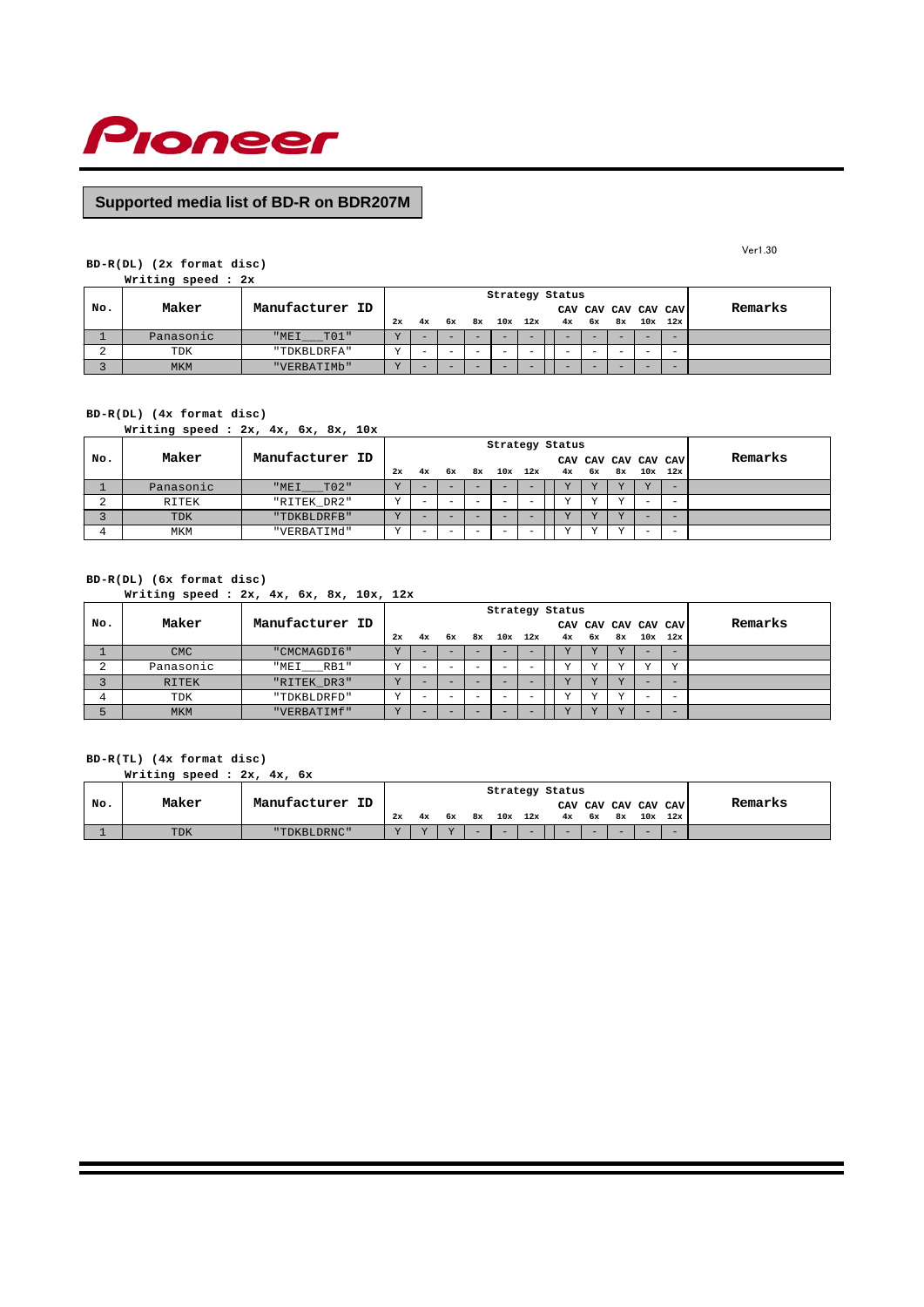

**Supported media list of BD-RE on BDR207M**

**BD-RE (2x format disc)** 

| Maker      | Manufacturer ID | Strategy Status<br>2x | Remarks |
|------------|-----------------|-----------------------|---------|
| <b>CMC</b> | " CMCMAGCN2"    | Y                     |         |
| Imation    | " $IMATN_E_2$ " | Υ                     |         |
| <b>JVC</b> | "JVCRE1101"     | Y                     |         |
| LGE        | "LGEBRES01"     | Υ                     |         |
| MAXELL     | "MAXELLES1"     | Υ                     | 8cm     |
| MBI        | E02"<br>"MBI    | Υ                     |         |
| Panasonic  | $"MEI$ $T01"$   | Y                     |         |
| PHILIPS    | "PHILIPW02"     | Υ                     |         |
| RITEK      | "RITEK_BW1"     | Y                     |         |
| SONY       | "SONY__ES1"     | Υ                     |         |
| <b>TDK</b> | "TDKBLDWBA"     | Y                     |         |
| TDK        | "TDKBLDWDA"     | Υ                     | 8cm     |
| <b>MKM</b> | "VERBATIMO"     | Y                     |         |
|            |                 | Writing speed : 2x    |         |

**In case of unknown MID, the writing speed is limited to 2x.**

# **BD-RE(DL) (2x format disc)**

|     | Writing speed : 2x |                 |                       |         |
|-----|--------------------|-----------------|-----------------------|---------|
| No. | Maker              | Manufacturer ID | Strategy Status<br>2x | Remarks |
|     | Panasonic          | "MEI TO1"       |                       |         |
| ⌒   | SONY               | "SONY ED4"      | ᅐᅎ                    |         |
|     | <b>TDK</b>         | "TDKBLDWfa"     |                       |         |
|     | MKM                | "VERBATIM1"     | v                     |         |

**In case of unknown MID, the writing speed is limited to 2x.**

# **BD-RE(TL) (2x format disc)**

**Writing speed : 2x**

| No. | Maker     | ΙD<br>Manufacturer | Strategy Status<br>2x | Remarks |
|-----|-----------|--------------------|-----------------------|---------|
|     | Panasonic | $EC2$ "<br>"PAN    |                       |         |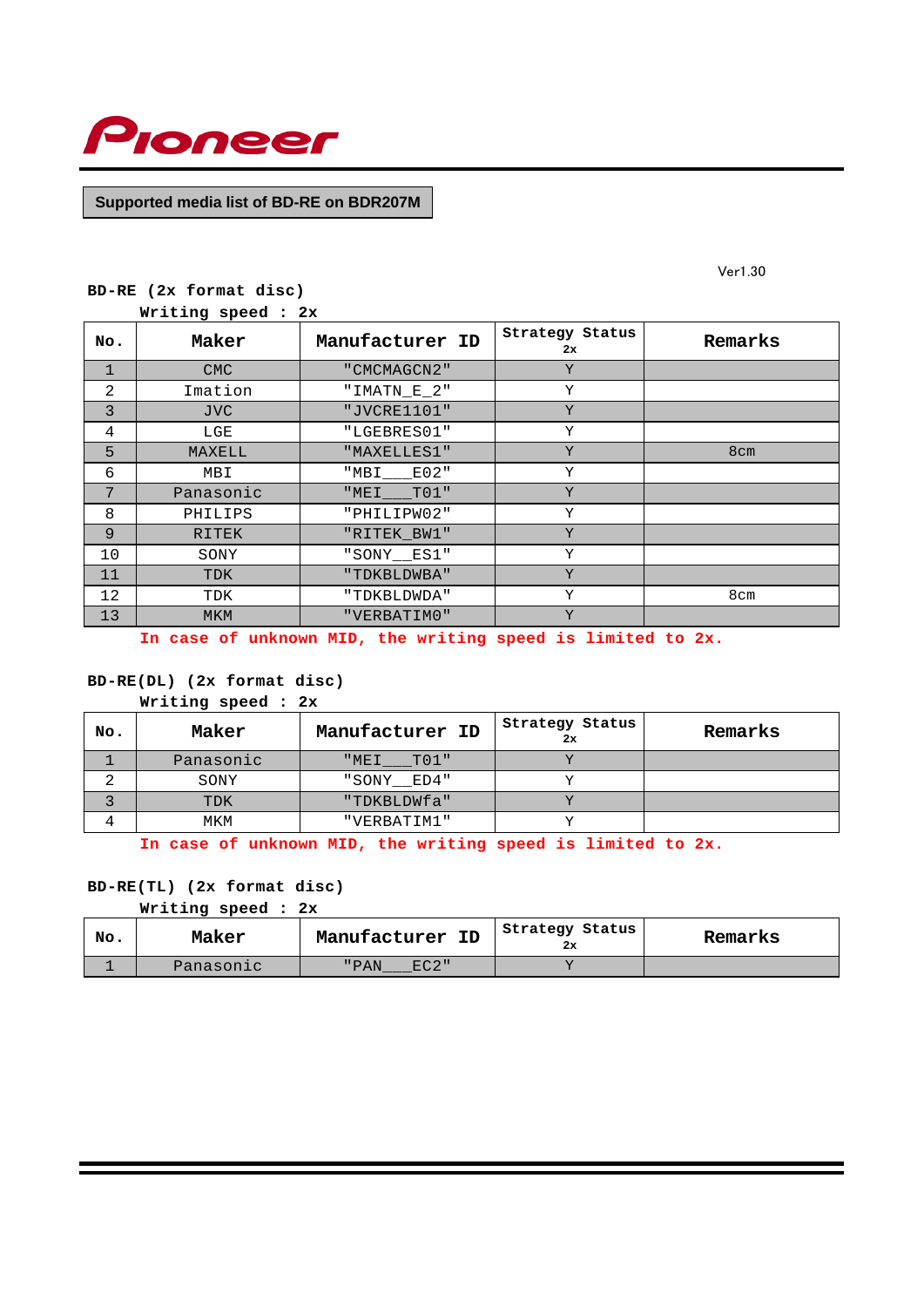

# **Supported media list of DVD-R on BDR207M**

Ver1.30

**DVD-R Ver2.0 (1x format disc) Writing speed : 2x only**

## **DVD-R Ver2.0 Rev2.0 (8x format disc)**

**Writing speed : 4x, 6x, 8x**

|                |               |                             | Strategy Status          |                          |    |    |    |                          |                          |                          |                          |                          |         |
|----------------|---------------|-----------------------------|--------------------------|--------------------------|----|----|----|--------------------------|--------------------------|--------------------------|--------------------------|--------------------------|---------|
| No.            | Maker         | Manufacturer ID             |                          |                          |    |    |    |                          | CAV                      | CAV                      | CAV CAV                  |                          | Remarks |
|                |               |                             | 1x                       | 2x                       | 4x | 6x | 8x | 12x                      | 6x                       | 8x                       | 12x                      | 16x                      |         |
| $\mathbf{1}$   | <b>CMC</b>    | "CMC MAG. AE1"              |                          | $\overline{\phantom{0}}$ | Y  | Y  | Y  | -                        | -                        | -                        |                          | -                        |         |
| $\overline{a}$ | <b>DST</b>    | $"Dvsn-80"$                 | $\overline{\phantom{0}}$ | $\overline{\phantom{0}}$ | Y  | Y  | Y  | $\overline{\phantom{m}}$ | $\overline{\phantom{0}}$ | $\overline{\phantom{0}}$ | $\overline{\phantom{0}}$ | $\overline{\phantom{m}}$ |         |
| 3              | Gigastorage   | "GSC003"                    | -                        | -                        | Y  | Y  | Y  | -                        | $\overline{\phantom{0}}$ | -                        | -                        | $\overline{\phantom{0}}$ |         |
| 4              | Gigastorage   | "GSC004"                    | $\overline{\phantom{0}}$ | $\overline{\phantom{0}}$ | Y  | Y  | Y  | $\qquad \qquad -$        | $\overline{\phantom{0}}$ | $\overline{\phantom{0}}$ | $\overline{\phantom{0}}$ | $\overline{\phantom{m}}$ |         |
| 5              | Infomedia     | "INFOMEDIAR20"              | -                        | -                        | Y  | Y  | Y  | -                        | $\overline{\phantom{0}}$ | -                        | -                        | $\overline{\phantom{0}}$ |         |
| 6              | Infosource    | "ISSM R01"                  | $\overline{\phantom{0}}$ | $\qquad \qquad -$        | Y  | Y  | Y  | $\qquad \qquad -$        | $\qquad \qquad -$        | $\overline{\phantom{0}}$ | $\qquad \qquad -$        | $\qquad \qquad -$        |         |
| 7              | Lead Data     | "LEADDATA S03"              | -                        | -                        | Y  | Y  | Y  | -                        | Ξ.                       | -                        | -                        | $\overline{\phantom{0}}$ |         |
| 8              | <b>MKM</b>    | "MCC 02RG20<br>$\mathbf{u}$ | $\overline{\phantom{0}}$ | $\overline{\phantom{m}}$ | Y  | Y  | Y  | $\qquad \qquad -$        | $\overline{\phantom{0}}$ | $\overline{\phantom{0}}$ | $\overline{\phantom{0}}$ | $\overline{\phantom{m}}$ |         |
| 9              | Must          | "MUST 003"                  | -                        | -                        | Y  | Y  | Y  | -                        | $\overline{\phantom{0}}$ | -                        | -                        | -                        |         |
| 10             | <b>MAXELL</b> | "MXL RG03"                  | $\overline{\phantom{0}}$ | $\overline{\phantom{0}}$ | Y  | Y  | Y  | $\overline{\phantom{m}}$ | $\overline{\phantom{0}}$ | $\overline{\phantom{0}}$ | $\overline{\phantom{0}}$ | $\overline{\phantom{m}}$ |         |
| 11             | PRINCO        | "PRINCO8X02"                | -                        | -                        | Y  | Y  | Y  | -                        | $\overline{\phantom{0}}$ | -                        | -                        | -                        |         |
| 12             | PRODISC       | "ProdiscF01"                | $\overline{\phantom{0}}$ | $\overline{\phantom{0}}$ | Y  | Y  | Y  | $\overline{\phantom{m}}$ | $\overline{\phantom{0}}$ | $\overline{\phantom{0}}$ | $\overline{\phantom{0}}$ | $\overline{\phantom{m}}$ |         |
| 13             | PRODISC       | "ProdiscS04<br>$\mathbf{H}$ | -                        | -                        | Y  | Y  | Y  | $\overline{\phantom{0}}$ | $\overline{\phantom{0}}$ | $\overline{\phantom{0}}$ | -                        | -                        |         |
| 14             | <b>RITEK</b>  | "RITEKG05"                  | $\equiv$                 | $\overline{\phantom{m}}$ | Y  | Y  | Y  | $\overline{\phantom{m}}$ | $\overline{\phantom{0}}$ | $\equiv$                 | $\overline{\phantom{a}}$ | $\qquad \qquad -$        |         |
| 15             | SONY          | "SONY08D1"                  | -                        | -                        | Y  | Y  | Y  | -                        | -                        | $\overline{\phantom{0}}$ | -                        | $\overline{\phantom{0}}$ |         |
| 16             | TCL           | "TCLDS01"                   | $\overline{\phantom{0}}$ | $\overline{\phantom{0}}$ | Y  | Y  | Y  | $\overline{\phantom{m}}$ | $\overline{\phantom{0}}$ | $\overline{\phantom{a}}$ | $\overline{\phantom{0}}$ | $\overline{\phantom{m}}$ |         |
| 17             | TMI           | "TMI8X001"                  | -                        | $\overline{\phantom{0}}$ | Y  | Y  | Y  | $\overline{\phantom{0}}$ | -                        | $\overline{\phantom{0}}$ | -                        | -                        |         |
| 18             | TAIYOYUDEN    | "TYG02"                     | $\equiv$                 | $\overline{\phantom{m}}$ | Y  | Y  | Y  | $\overline{\phantom{m}}$ | $\overline{\phantom{0}}$ | $\overline{\phantom{a}}$ | $\overline{\phantom{a}}$ | $\qquad \qquad -$        |         |
| 19             | Umedisc       | "UME01"                     | -                        |                          | Y  | Y  | Y  |                          | -                        |                          |                          |                          |         |

**DVD-R Ver2.0 Rev1.0 (4x format disc) Writing speed : 2x, 4x**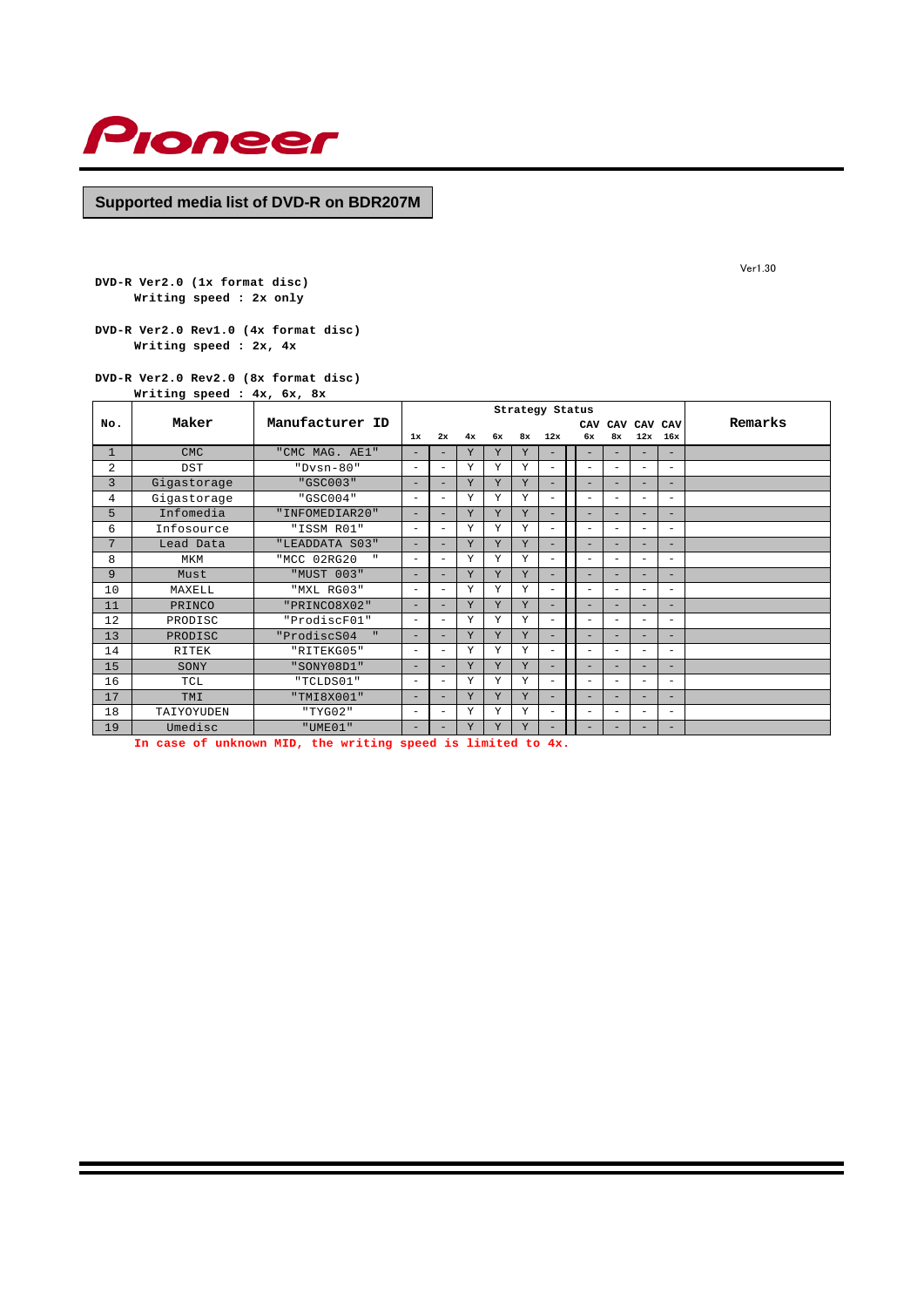

# **Supported media list of DVD-R on BDR207M**

**DVD-R Ver2.0 Rev6.0 (16x format disc)**

**Writing speed : 4x, 6x, 8x, 12x, 16x**

|                |                          |                 | Strategy Status          |                          |    |                          |                                               |                          |    |     |           |             |                |         |
|----------------|--------------------------|-----------------|--------------------------|--------------------------|----|--------------------------|-----------------------------------------------|--------------------------|----|-----|-----------|-------------|----------------|---------|
| No.            | Maker                    | Manufacturer ID | 1x                       | 2x                       | 4x | 6x                       | 8x                                            | 12x                      | 6x | CAV | CAV<br>8x | 12x         | CAV CAV<br>16x | Remarks |
| $\mathbf{1}$   | CMC.                     | "CMC MAG. AM3"  | $\qquad \qquad -$        |                          | Y  |                          |                                               |                          | Y  |     | Y         | Y           | Y              |         |
| $\overline{a}$ | <b>CMC</b>               | "CMC MAG. AM4"  | $\overline{\phantom{a}}$ | $\overline{a}$           | Υ  | $\overline{\phantom{a}}$ | $\overline{\phantom{a}}$                      | $\overline{\phantom{m}}$ | Υ  |     | Y         | Y           | Y              |         |
| 3              | Daxon                    | "DAXON016S"     | -                        |                          | Y  |                          |                                               |                          | Y  |     | Y         | Y           | Y              |         |
| 4              | <b>DST</b>               | $"Dvsn-160"$    | $\overline{\phantom{a}}$ | ۰                        | Y  | $\overline{\phantom{a}}$ | $\overline{\phantom{a}}$                      | $\sim$                   | Y  |     | Y         | Y           | Y              |         |
| 5              | FTI                      | "FTI RG16"      | -                        |                          | Y  | $\overline{\phantom{0}}$ | -                                             |                          | Y  |     | Y         | Y           | Y              |         |
| 6              | FUJIFILM                 | "FUJIFILM04"    | $\overline{\phantom{a}}$ | $\overline{\phantom{a}}$ | Υ  | $\overline{\phantom{a}}$ | $\overline{\phantom{a}}$                      | $\overline{\phantom{0}}$ | Υ  |     | Y         | Y           | Y              |         |
| 7              | FUJIFILM                 | "FUJIFILM05"    | $\qquad \qquad -$        |                          | Y  | -                        | $\overline{\phantom{0}}$                      |                          | Y  |     | Y         | Y           | Y              |         |
| 8              |                          | "GSC005"        | $\overline{\phantom{a}}$ | ۰                        | Υ  | $\overline{\phantom{a}}$ | $\overline{\phantom{a}}$                      | $\overline{\phantom{m}}$ | Y  |     | Y         | Y           | Y              |         |
| 9              | Gigastorage<br>Infomedia | "INFOMEDIAR30"  | ÷                        |                          | Y  | $\overline{\phantom{a}}$ | ÷                                             | $\qquad \qquad -$        | Y  |     | Y         | Y           | Y              |         |
| 10             | Infosource               | R02 "<br>"ISSM  | $\sim$                   | ۰                        | Y  | $\overline{\phantom{a}}$ | $\overline{\phantom{a}}$                      | ۰                        | Υ  |     | Y         | Y           | Y              |         |
| 11             | Lead Data                | "LEADDATA S04"  | $\equiv$                 | ۰                        | Y  | $\equiv$                 | $\equiv$                                      | -                        | Y  |     | Y         | Y           | Y              |         |
| 12             | MBI                      | "MBI 01RG40"    | $\overline{\phantom{a}}$ | $\overline{\phantom{0}}$ | Υ  | $\overline{\phantom{a}}$ | $\overline{\phantom{0}}$                      | $\overline{\phantom{m}}$ | Y  |     | Y         | Y           | Y              |         |
| 13             |                          | "MBI 01RG50"    | $\qquad \qquad -$        |                          | Y  | $\overline{\phantom{a}}$ | $\qquad \qquad -$                             | -                        | Y  |     | Y         | Y           | Y              |         |
| 14             | <b>MBI</b>               | $\mathbf{H}$    | $\overline{\phantom{0}}$ | $\overline{\phantom{0}}$ | Υ  | $\overline{\phantom{a}}$ | $\overline{\phantom{a}}$                      |                          | Y  |     | Y         | Y           | Y              |         |
|                | MKM                      | "MCC 03RG20     |                          |                          |    |                          |                                               | $\overline{\phantom{a}}$ |    |     |           |             |                |         |
| 15             | Must                     | "MUST 007"      | $\qquad \qquad -$        |                          | Y  | -                        | $\qquad \qquad -$<br>$\overline{\phantom{a}}$ |                          | Y  |     | Y         | $\mathbf Y$ | Y              |         |
| 16             | MAXELL                   | "MXL RG04"      | $\overline{\phantom{a}}$ | ۰                        | Υ  | $\overline{\phantom{a}}$ |                                               | $\overline{\phantom{a}}$ | Υ  |     | Y         | Y           | Y              |         |
| 17             | PRINCO                   | "PRINCORGM1"    | $\overline{\phantom{0}}$ |                          | Y  |                          |                                               |                          | Y  |     | Y         | Y           | Y              |         |
| 18             | PRINCO                   | "PRINCORGM2"    | $\sim$                   | ۰                        | Υ  | $\overline{\phantom{a}}$ | $\equiv$                                      | $\overline{\phantom{0}}$ | Y  |     | Y         | Y           | Y              |         |
| 19             | PRODISC                  | "ProdiscF02"    | $\qquad \qquad -$        |                          | Y  | -                        |                                               |                          | Y  |     | Y         | Y           | Y              |         |
| 20             | PRODISC                  | "ProdiscS05     | $\overline{\phantom{a}}$ | $\overline{\phantom{m}}$ | Υ  | $\overline{\phantom{a}}$ | $\overline{\phantom{a}}$                      | $\overline{\phantom{m}}$ | Υ  |     | Y         | Y           | Y              |         |
| 21             | <b>RITEK</b>             | "RITEKF1"       | $\overline{\phantom{a}}$ |                          | Y  | $\overline{\phantom{a}}$ | -                                             | ۰                        | Y  |     | Y         | Y           | Y              |         |
| 22             | <b>RITEK</b>             | "RITEKF2"       | $\overline{\phantom{m}}$ |                          | Υ  | $\overline{\phantom{a}}$ | $\overline{\phantom{m}}$                      | $\overline{a}$           | Y  |     | Y         | Y           | Y              |         |
| 23             | <b>RITEK</b>             | "RITEKM16"      | $\overline{\phantom{a}}$ |                          | Y  | $\overline{\phantom{a}}$ | $\equiv$                                      | $\overline{\phantom{0}}$ | Y  |     | Y         | Y           | Y              |         |
| 24             | SONY                     | "SONY16D1"      | $\overline{\phantom{0}}$ | $\overline{\phantom{a}}$ | Υ  | $\overline{\phantom{a}}$ | $\overline{\phantom{0}}$                      | $\overline{\phantom{0}}$ | Υ  |     | Y         | Y           | Y              |         |
| 25             | TMI                      | "TMI003"        | $\overline{\phantom{a}}$ | ۰                        | Y  | $\qquad \qquad -$        | -                                             | $\qquad \qquad -$        | Y  |     | Y         | Y           | Y              |         |
| 26             | TDK                      | "TTH02"         | $\overline{\phantom{m}}$ | $\overline{\phantom{m}}$ | Υ  | $\overline{\phantom{a}}$ | $\overline{\phantom{m}}$                      | $\overline{\phantom{a}}$ | Υ  |     | Y         | Y           | Y              |         |
| 27             | TAIYOYUDEN               | "TYG03"         | $\qquad \qquad -$        |                          | Υ  | -                        | -                                             |                          | Υ  |     | Y         | Y           | Y              |         |
| 28             | Umedisc                  | "UME02"         | $\overline{\phantom{m}}$ |                          | Υ  |                          | -                                             |                          | Y  |     | Y         | Υ           | Y              |         |

**In case of unknown MID, the writing speed is limited to 4x.**

#### **DVD-R(DL) Ver3.0 (4x Dual Layer format disc)**

**Writing speed : 2x, 4x, 6x, 8x**

|     |            |                             |                          |    |        |                          |        | Strategy Status          |     |        |                          |                          |         |
|-----|------------|-----------------------------|--------------------------|----|--------|--------------------------|--------|--------------------------|-----|--------|--------------------------|--------------------------|---------|
| No. | Maker      | Manufacturer ID             |                          |    |        |                          |        |                          | CAV |        | CAV CAV CAV              |                          | Remarks |
|     |            |                             | 1x                       | 2x | 4x     | 6x                       | 8x     | 12x                      | 6x  | 8x     |                          | $12x$ 16x                |         |
|     | <b>MKM</b> | "MKM 01RD30<br>$\mathbf{u}$ | $\overline{\phantom{a}}$ |    |        | <b>T</b> F               | T      | $\overline{\phantom{a}}$ | -   |        | $\overline{\phantom{a}}$ | $\overline{\phantom{a}}$ |         |
|     | PRINCO     | "PRINCORDL05"               | $\sim$                   |    | $\tau$ | $\overline{\phantom{a}}$ | $\sim$ | $\sim$                   | -   | $\sim$ | $\sim$                   | $\sim$                   |         |

**In case of unknown MID, the writing speed is limited to 2x.**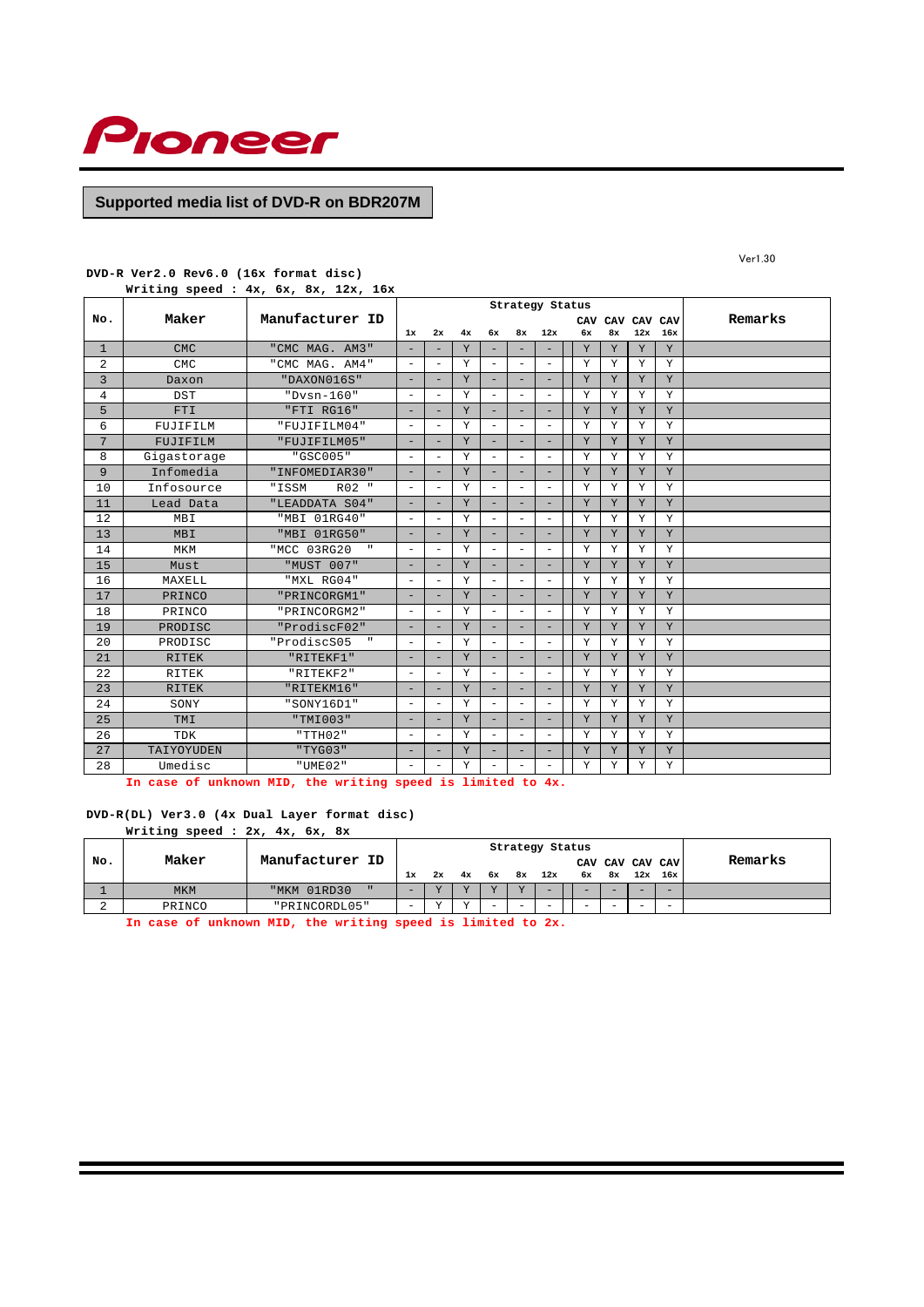

# **Supported media list of DVD-R on BDR207M**

Ver1.30

## **DVD-R(DL) Ver3.0 (8x Dual Layer format disc)**

**Writing speed : 2x, 4x, 6x, 8x**

|     |              |                 | Strategy Status |    |    |    |           |                          |  |                          |                          |     |                 |         |
|-----|--------------|-----------------|-----------------|----|----|----|-----------|--------------------------|--|--------------------------|--------------------------|-----|-----------------|---------|
| No. | Maker        | Manufacturer ID |                 |    |    |    |           |                          |  |                          |                          |     | CAV CAV CAV CAV | Remarks |
|     |              |                 | 1x              | 2x | 4x | 6x |           | $8x$ 12x                 |  | 6x                       | 8x                       | 12x | 16x             |         |
|     | <b>MBI</b>   | "MBI 05RD30"    | -               |    |    |    |           | $\overline{\phantom{a}}$ |  | $\overline{\phantom{a}}$ |                          |     | -               |         |
| ▵   | MKM          | "MKM 03RD30     | -               |    |    |    | <b>TT</b> | $\overline{\phantom{a}}$ |  | $\overline{\phantom{a}}$ | $\overline{\phantom{a}}$ | -   | $\sim$          |         |
|     | <b>RITEK</b> | "RITEKP02"      | -               |    |    |    | <b>TT</b> |                          |  |                          |                          |     |                 |         |
|     | TAIYOYUDEN   | "TYG11"         | -               |    |    |    |           |                          |  | $\overline{\phantom{a}}$ | $\overline{\phantom{a}}$ |     |                 |         |

**In case of unknown MID, the writing speed is limited to 2x.**

### **DVD-R(DL) Ver3.0 (12x Dual Layer format disc)**

**Writing speed : 2x, 4x, 6x, 8x**

|     |            |                                 |                          |    |    |    |        | Strategy Status          |                   |     |     |                 |         |
|-----|------------|---------------------------------|--------------------------|----|----|----|--------|--------------------------|-------------------|-----|-----|-----------------|---------|
| No. | Maker      | Manufacturer<br>ID              |                          |    |    |    |        |                          |                   |     |     | CAV CAV CAV CAV | Remarks |
|     |            |                                 | 1x                       | 2x | 4x | 6x | 8x     | 12x                      | 6x                | 8x  | 12x | 16x             |         |
|     | <b>MKM</b> | 04RD30<br>" MKM<br>$\mathbf{u}$ | $\overline{\phantom{a}}$ |    |    |    | $\tau$ | $\overline{\phantom{a}}$ | <b>The County</b> | $-$ | $-$ | -               |         |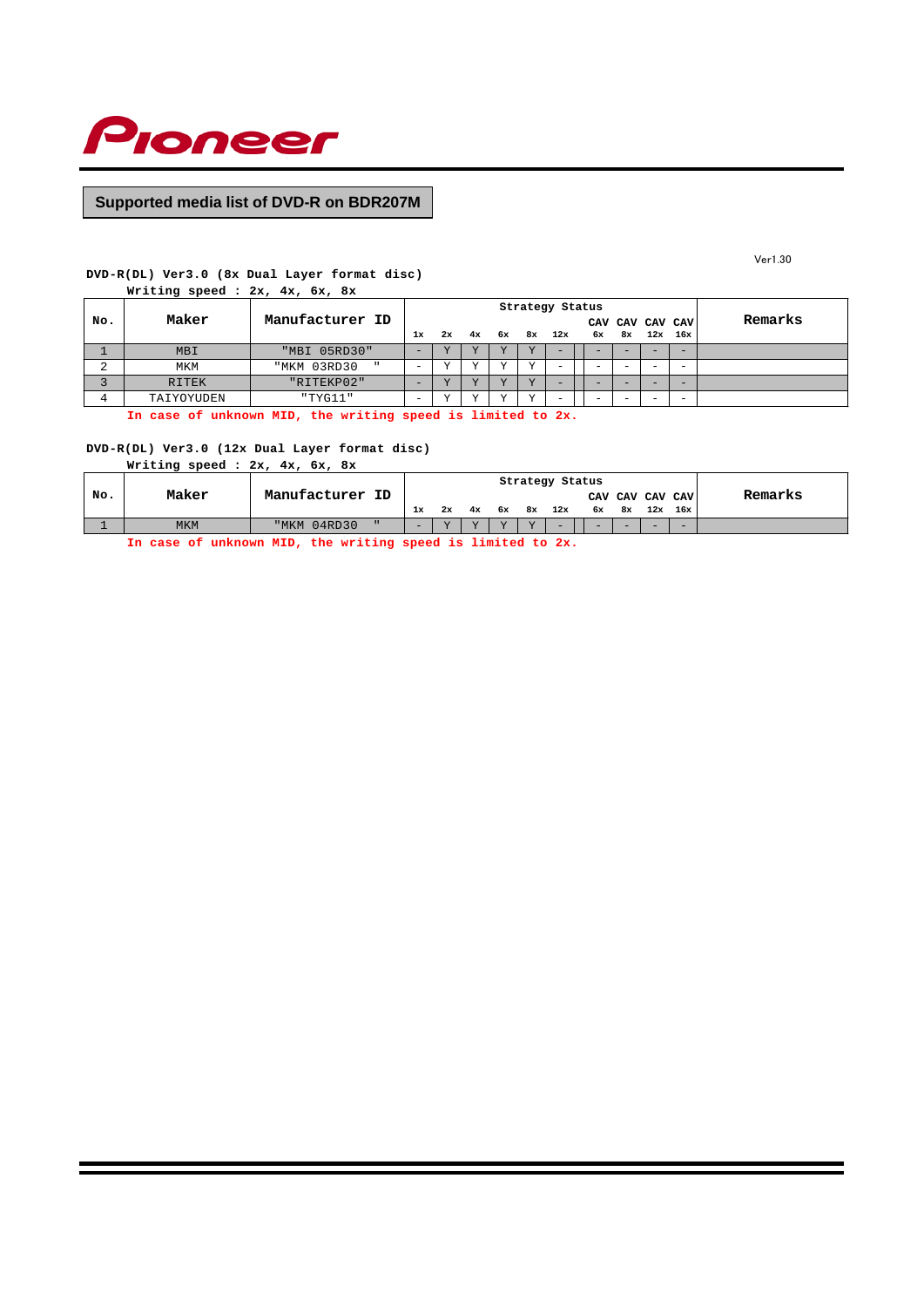

**Supported media list of DVD-RW on BDR207M**

Ver1.30

**DVD-RW Ver1.0 (1x format disc) Writing speed : 1x only**

## **DVD-RW Ver1.1 (1x format disc)**

**Writing speed : 1x only**

| No. | Maker      | Manufacturer ID | 1x | Strategy Status<br>2x | 4x | 6х | Remarks |
|-----|------------|-----------------|----|-----------------------|----|----|---------|
|     | <b>JVC</b> | "JVC/VictorT7"  | T  | -                     |    |    |         |
|     | RITEK      | "RITEK000V11A"  | T  |                       |    |    |         |
|     | SONY       | "SONY000000U9"  |    | -                     |    |    |         |

## **DVD-RW Ver1.1 Rev1.0 (2x format disc)**

|              | Writing speed : 2x |                           |                          |                       |                          |                              |         |
|--------------|--------------------|---------------------------|--------------------------|-----------------------|--------------------------|------------------------------|---------|
| No.          | Maker              | Manufacturer ID           | 1x                       | Strategy Status<br>2x | 4x                       | 6х                           | Remarks |
| $\mathbf{1}$ | SONY               | $" 80SONY-W00-?"$         |                          | Y                     |                          |                              |         |
| 2            | <b>CMC</b>         | "CMCW02"                  | -                        | Υ                     | —                        |                              |         |
| 3            | <b>JVC</b>         | "JVC_VictorW7"            | -                        | Y                     | -                        | $\overline{\phantom{0}}$     |         |
| 4            | MBI                | "MBI01RWG 10"             | -                        | Y                     | —                        |                              |         |
| 5            | <b>MKM</b>         | "MCC 01RW11n9"            | -                        | Y                     | $-$                      | $\overline{\phantom{0}}$     |         |
| 6            | Panasonic          | "MEI 02RW0002"            | -                        | Y                     | $-$                      | $\qquad \qquad \blacksquare$ |         |
| 7            | Panasonic          | "MEI 02RW00>R"            |                          | Y                     | -                        |                              |         |
| 8            | MAXELL             | "MXLRW001M<br>$\mathbf H$ | -                        | Υ                     | $\qquad \qquad -$        |                              |         |
| 9            | MAXELL             | "MXLRW001M X3"            | -                        | Y                     | -                        | $\overline{\phantom{m}}$     |         |
| 10           | PRODISC            | "Prodisc DW04"            | $\overline{\phantom{0}}$ | Υ                     | $\overline{\phantom{0}}$ | $\overline{\phantom{m}}$     |         |
| 11           | RITEK              | "RITEKW01"                | -                        | Y                     | $-$                      | $\overline{\phantom{0}}$     |         |
| 12           | TDK                | "TDK502sakuM3"            | -                        | Υ                     | —                        | $\qquad \qquad \blacksquare$ |         |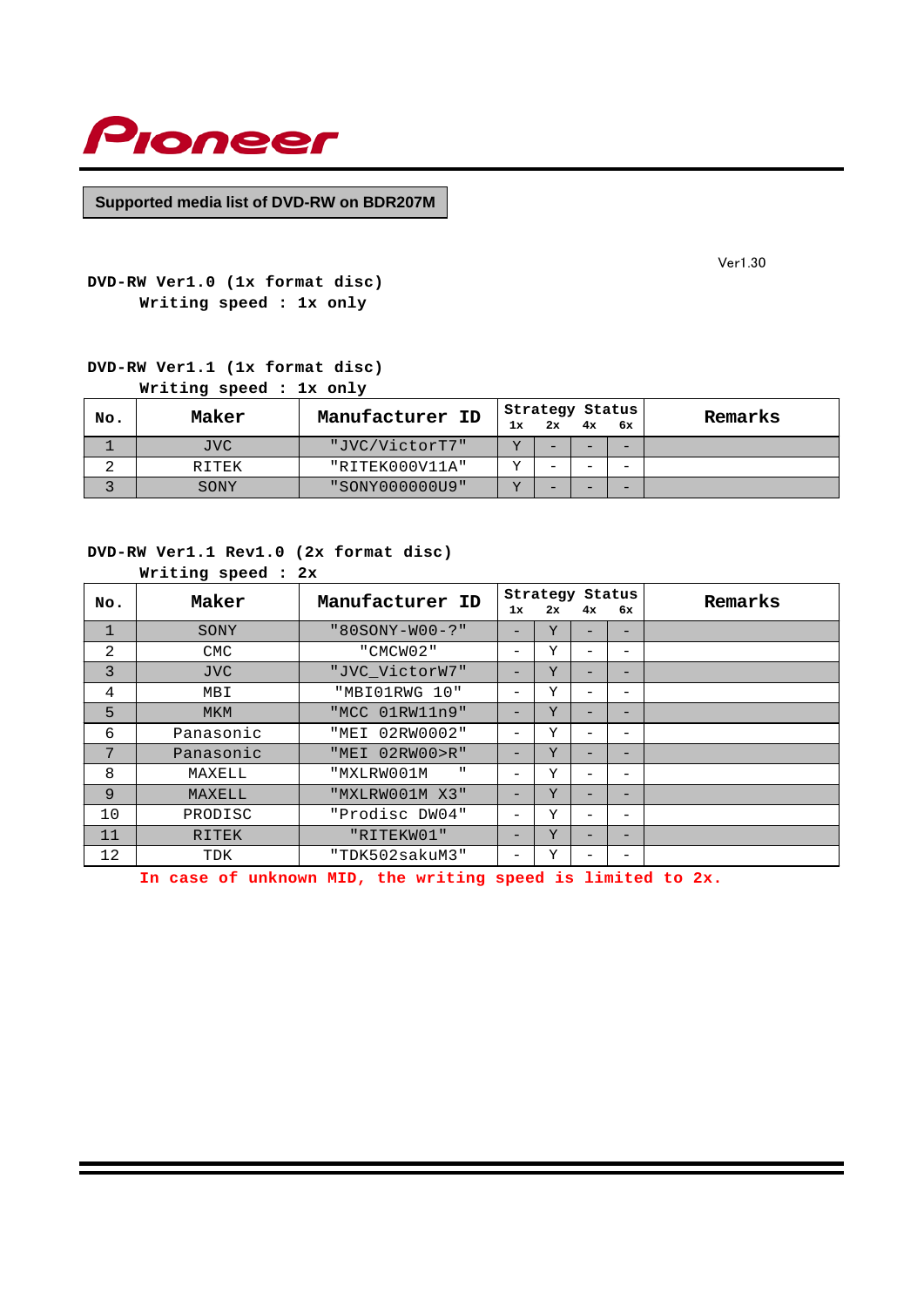

# **Supported media list of DVD-RW on BDR207M**

Ver1.30

## **DVD-RW Ver1.1 Rev2.0 (4x format disc)**

|              | Writing speed : 2x, 4x |                             |                          |    |                       |                          |         |
|--------------|------------------------|-----------------------------|--------------------------|----|-----------------------|--------------------------|---------|
| No.          | Maker                  | Manufacturer ID             | 1x                       | 2x | Strategy Status<br>4x | 6х                       | Remarks |
| $\mathbf{1}$ | <b>CMC</b>             | "CMCW03"                    |                          | Y  | Y                     |                          |         |
| 2            | Infomedia              | "INFOMEDIAA20"              |                          | Υ  | Υ                     | -                        |         |
| 3            | <b>JVC</b>             | "JVC0VictorD7"              |                          | Y  | Y                     | -                        |         |
| 4            | MBI                    | "MBI01RWG 20"               | $\overline{\phantom{0}}$ | Υ  | Υ                     | $\overline{\phantom{m}}$ |         |
| 5            | <b>MKM</b>             | "MCC 01RW4X<br>$\mathbf{H}$ |                          | Y  | Y                     | -                        |         |
| 6            | OPTODISC               | "OPTODISCW004"              |                          | Υ  | Υ                     | $\qquad \qquad \qquad$   |         |
| 7            | PRINCO                 | "PRINCORW0004"              | $\qquad \qquad -$        | Y  | Y                     | -                        |         |
| 8            | PRODISC                | "Prodisc DW06"              | $\overline{\phantom{0}}$ | Υ  | Y                     | $\overline{\phantom{0}}$ |         |
| 9            | RITEK                  | "RITEKW04"                  |                          | Y  | Y                     |                          |         |
| 10           | TDK                    | "TDK601saku"                |                          | Υ  | Υ                     |                          |         |

**In case of unknown MID, the writing speed is limited to 2x.**

## **DVD-RW Ver1.1 Rev3.0 (6x format disc)**

| Writing speed : 2x, 4x, 6x |  |
|----------------------------|--|
|----------------------------|--|

| No. | Maker      | Manufacturer ID | Strategy Status |        |           | Remarks |
|-----|------------|-----------------|-----------------|--------|-----------|---------|
|     |            |                 | $2x$ $4x$       |        | 6х        |         |
|     | <b>JVC</b> | "JVC1Victord7"  | $\tau$          | $\tau$ | <b>TT</b> |         |
|     | MKM        | "MKM 01RW6X01"  | 77              | 77     |           |         |
|     | RITEK      | "RITEKW06"      | 77              | $\tau$ | T         |         |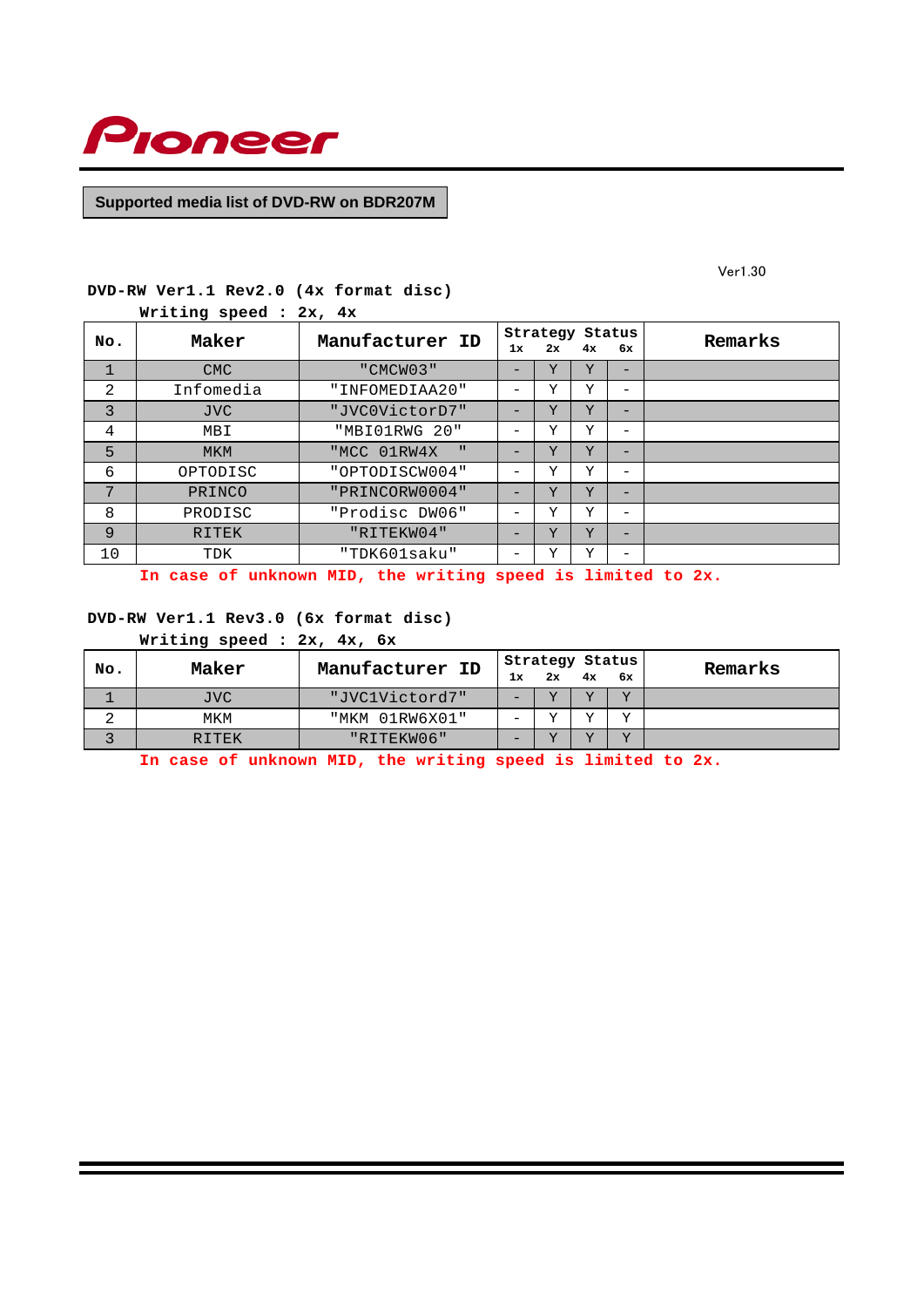

# **Supported media list of DVD+R on BDR207M**

**DVD+R (2.4x media) Writing speed : 2.4x**

#### **DVD+R (4x media)**

**Writing speed : 2.4x, 4x**

#### **DVD+R (8x media)**

**Writing speed : 2.4x, 4x, 6x, 8x**

|     |            |                            |             | Strategy Status |    |             |    |     |                          |    |                          |                          |                    |
|-----|------------|----------------------------|-------------|-----------------|----|-------------|----|-----|--------------------------|----|--------------------------|--------------------------|--------------------|
| No. | Maker      | Manufacturer ID            | Media Type  |                 |    |             |    |     |                          |    |                          | CAV CAV CAV CAV          | Remarks            |
|     |            |                            | $/$ . Rev   | 2x              | 4x | 6x          | 8x | 12x | 6х.                      | 8x |                          | $12x$ $16x$              |                    |
|     | <b>CMC</b> | "CMC MAG "                 | "E01" / 00  | Y               |    |             | Y  |     |                          |    |                          | $-$                      | other than $00:4X$ |
| 2   | Infosource | "ISSM____"                 | "001"       | Υ               | Υ  | $\mathbf v$ | Y  |     |                          |    |                          |                          |                    |
| 3   | LeadData   |                            | "S03"       | Y               | Y  | Y           | Y  |     | -                        |    | $-$                      | $-$                      |                    |
| 4   | MAXELL     | "MAXELL "                  | "002"       | Υ               | Υ  | Y           | Υ  |     | $\overline{\phantom{0}}$ | -  | $\overline{\phantom{0}}$ | -                        |                    |
| 5   | MKM        | $"MCC$ <sub>______</sub> " | "003"       | Y               |    |             | Y  |     | -                        |    |                          | $-$                      |                    |
| 6   | Must       | "MUST____"                 | "002"       | Υ               | Y  | Υ           | Y  |     | $\overline{\phantom{0}}$ |    |                          | -                        |                    |
| 7   | PRODISC    | "PRODISC "                 | "R03"       | Y               | Y  | Y           | Y  |     | ÷                        |    |                          | $-$                      |                    |
| 8   | PHILIPS    | "Philips "                 | "081"       | Y               | Y  | Y           | Y  |     | -                        |    |                          | -                        |                    |
| 9   | RITEK      | $"RITER$ $"$               | "R03" / 02~ | Y               | Y  | Y           | Y  |     | $=$                      |    |                          | $-$                      | 00.01 : 4X         |
| 10  | TAIYOYUDEN | "YUDEN000"                 | "T02"       | Y               | Υ  | Y           | v  |     |                          |    | $\overline{\phantom{0}}$ | $\overline{\phantom{0}}$ |                    |

**In case of unknown MID/Media type, the writing speed is limited to 2.4x and 4x.**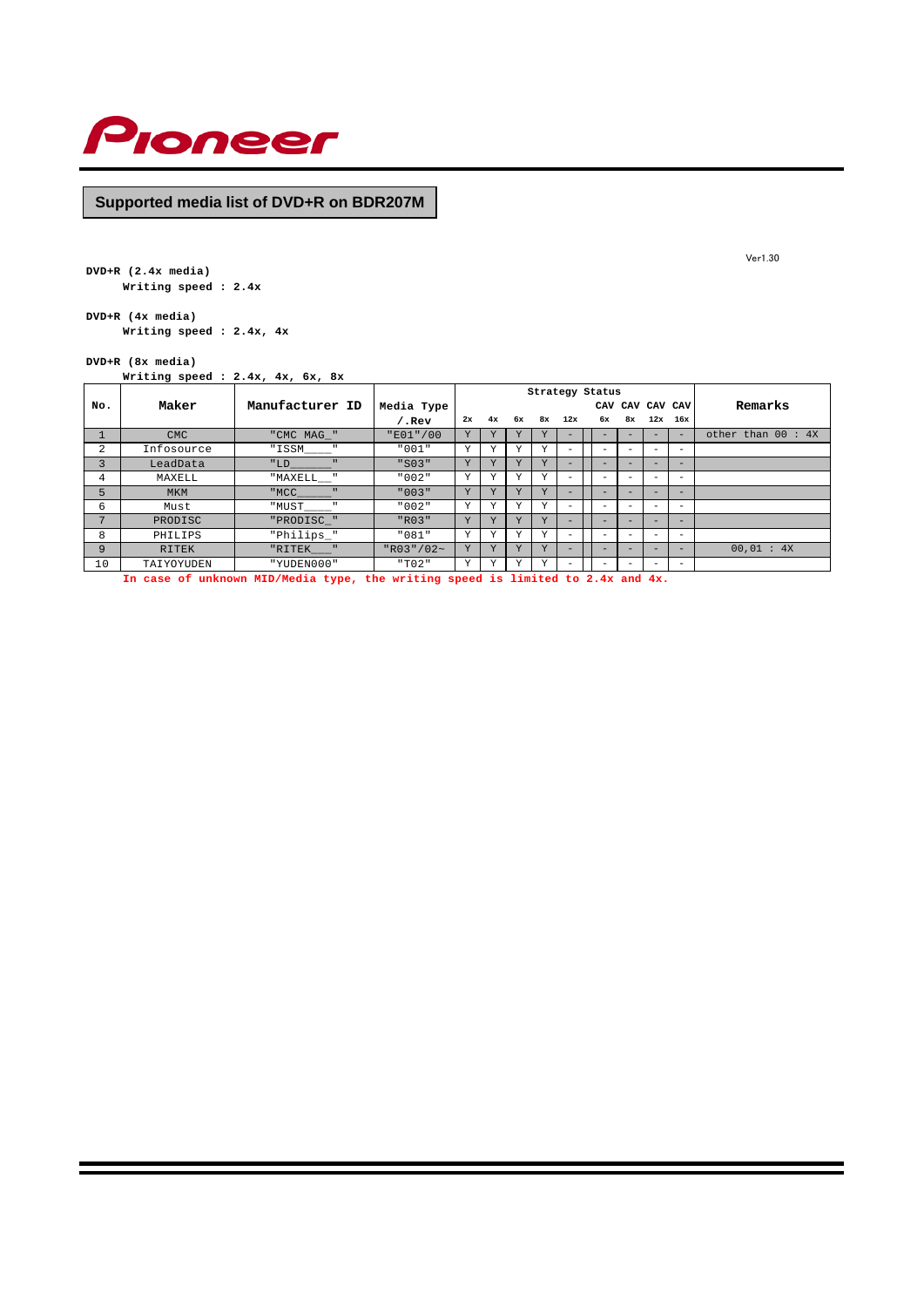

# **Supported media list of DVD+R on BDR207M**

#### **DVD+R (16x media)**

**Writing speed : 2.4x, 4x, 6x, 8x, 12x, 16x**

|              |              |                          |            | Strategy Status |    |                          |                          |                          |  |    |    |          |                 |         |
|--------------|--------------|--------------------------|------------|-----------------|----|--------------------------|--------------------------|--------------------------|--|----|----|----------|-----------------|---------|
| No.          | Maker        | Manufacturer ID          | Media Type |                 |    |                          |                          |                          |  |    |    |          | CAV CAV CAV CAV | Remarks |
|              |              |                          | $/$ . Rev  | 2x              | 4x | 6x                       | 8x                       | 12x                      |  | 6x | 8x | 12x      | 16x             |         |
| $\mathbf{1}$ | Umedisc      | $\mathbf{H}$<br>"AML     | "003"      | Y               | Y  | $\overline{\phantom{a}}$ | $\equiv$                 |                          |  | Y  | Υ  | Y        | Y               |         |
| 2            | <b>CMC</b>   | "CMC MAG_"               | "M01"      | Y               | Υ  | $\qquad \qquad =$        | $\overline{\phantom{a}}$ | $\qquad \qquad =$        |  | Y  | Y  | Υ        | Y               |         |
| 3            | <b>CMC</b>   | "CMC MAG_"               | "M02"      | Y               | Y  | $\overline{\phantom{a}}$ | $\equiv$                 | ÷                        |  | Y  | Y  | Y        | Y               |         |
| 4            | Daxon        | "DAXON                   | "AZ3"      | Y               | Υ  | $\qquad \qquad =$        | $\overline{\phantom{a}}$ | -                        |  | Υ  | Y  | Υ        | Y               |         |
| 5            | <b>DST</b>   | $"Dvsn+160"$             | "001"      | Y               | Y  | Y                        | Y                        | ÷.                       |  | ÷  | ÷  | $\equiv$ | $\equiv$        |         |
| 6            | FTI          | "FTI<br>п.               | "016"      | Y               | Υ  | $\qquad \qquad =$        | $\overline{\phantom{a}}$ | Ξ.                       |  | Υ  | Y  | Υ        | Y               |         |
| 7            | Gigastorage  | "GSC503_<br>$\mathbf{H}$ | "H02"      | Y               | Y  | $\overline{\phantom{a}}$ | $\equiv$                 | Ξ.                       |  | Y  | Y  | Y        | Y               |         |
| 8            | Infomedia    | "INFOME_                 | "R30"      | Y               | Υ  | $\qquad \qquad -$        | $\overline{\phantom{0}}$ | -                        |  | Υ  | Y  | Υ        | Y               |         |
| 9            | Infosource   | "ISSM                    | "003"      | Y               | Y  |                          | Ξ.                       |                          |  | Y  | Y  | Y        | Y               |         |
| 10           | LeadData     | $\mathbf{H}$<br>"LD      | "S04"      | Y               | Υ  | $\sim$                   | $\overline{\phantom{a}}$ | -                        |  | Υ  | Y  | Υ        | Y               |         |
| 11           | MAXELL       | "MAXELL                  | "003"      | Y               | Y  |                          | -                        |                          |  | Y  | Y  | Y        | Y               |         |
| 12           | MBI          | "MBIPG101"               | "R05"      | Y               | Υ  |                          | $\overline{\phantom{0}}$ | $\overline{\phantom{0}}$ |  | Υ  | Y  | Υ        | Y               |         |
| 13           | <b>MKM</b>   | "MCC<br>$\mathbf{H}$     | "004"      | Y               | Y  |                          | -                        |                          |  | Y  | Y  | Y        | Y               |         |
| 14           | Must         | $\mathbf{H}$<br>"MUST    | "006"      | Y               | Υ  |                          | $\overline{\phantom{a}}$ | -                        |  | Υ  | Y  | Υ        | Y               |         |
| 15           | PRODISC      | "PRODISC_"               | "R04"      | Y               | Y  |                          | ÷,                       | -                        |  | Y  | Y  | Y        | Y               |         |
| 16           | PRODISC      | "PRODISC "               | "R05"      | Y               | Υ  | $\qquad \qquad -$        | $\equiv$                 | -                        |  | Υ  | Y  | Υ        | Y               |         |
| 17           | <b>RITEK</b> | "RITEK                   | "F16"      | Y               | Y  | $\overline{\phantom{0}}$ | $\equiv$                 | -                        |  | Y  | Y  | Y        | Y               |         |
| 18           | <b>RITEK</b> | "RITEK<br>$\mathbf{H}$   | "P16"      | Y               | Υ  | $\qquad \qquad -$        | $\overline{\phantom{a}}$ | $\overline{\phantom{a}}$ |  | Υ  | Y  | Υ        | Y               |         |
| 19           | <b>RITEK</b> | "RITEK                   | "R05"      | Y               | Y  | $\overline{\phantom{a}}$ | $\equiv$                 | -                        |  | Y  | Y  | Y        | Y               |         |
| 20           | SONY         | $\mathbf{H}$<br>" SONY   | "D21"      | Y               | Y  | $\qquad \qquad -$        | $\overline{\phantom{a}}$ | $\overline{\phantom{a}}$ |  | Υ  | Y  | Y        | Y               |         |
| 21           | <b>TDK</b>   | $\mathbf{H}$<br>"TDK     | "003"      | Y               | Y  | $\overline{\phantom{a}}$ | $\overline{\phantom{a}}$ | -                        |  | Y  | Y  | Y        | Y               |         |
| 22           | TAIYOYUDEN   | "YUDEN000"               | "T03"      | Y               | Y  | $\overline{\phantom{a}}$ | $\overline{\phantom{0}}$ |                          |  | Υ  | Y  | Υ        | Y               |         |

**In case of unknown MID/Media type, the writing speed is limited to 2.4x and 4x.**

#### **DVD+R (2.4x media) / Double Layer Writing speed : 2.4x**

**DVD+R (8x media) / Double Layer Writing speed : 2.4x, 4x, 6x, 8x**

|                |            |                        |                 | Strategy Status |    |           |     |             |                          |                 |                          |                          |         |
|----------------|------------|------------------------|-----------------|-----------------|----|-----------|-----|-------------|--------------------------|-----------------|--------------------------|--------------------------|---------|
| No.            | Maker      | Manufacturer ID        | Media Type      |                 |    |           |     |             |                          | CAV CAV CAV CAV |                          |                          | Remarks |
|                |            |                        | $/$ .Rev        | 2x              | 4x | 6x        |     | $8x$ 12 $x$ | 6x                       |                 | 8x 12x 16x               |                          |         |
|                | <b>CMC</b> | "CMC MAG "             | "D03" / 40      | Y               |    |           |     |             |                          |                 |                          |                          |         |
| 2              | FTI        | "FTI<br>$\mathbf{H}$   | "R08" / 41      | Y               | Υ  |           | Υ   |             |                          |                 |                          |                          |         |
| 3              | MBI        | "MBIPG101"             | "R10" /41       | Y               | Y  | Y         | Y   |             |                          |                 |                          | $-$                      |         |
| 4              | MBI        | "MBIPG101"             | "R12"           | Y               | Y  | <b>TT</b> | Υ   |             |                          |                 |                          |                          |         |
| 5              | MKM        |                        | "003"           | Y               | Y  | Y         | Y   |             |                          |                 |                          | $-$                      |         |
| 6              | RITEK      | "RITEK<br>$\mathbf{H}$ | $"$ DO3"        | Y               | Υ  | Y         | Y   |             |                          |                 |                          | -                        |         |
| $\overline{ }$ | RITEK      | $"RITER$ $"$           | "S04" / 42      | Y               | Y  | Y         | $-$ | -           | $\overline{\phantom{0}}$ |                 | $\overline{\phantom{0}}$ | -                        |         |
| 8              | Umedisc    | "UMEDISC "             | $"$ DL $1"$ /40 | Y               | Y  | <b>TT</b> | Y   | -           | ۰                        |                 |                          | $\overline{\phantom{0}}$ |         |

**In case of unknown MID/Media type, the writing speed is limited to 2.4x.**

**DVD+R (16x media) / Double Layer Writing speed : 2.4x**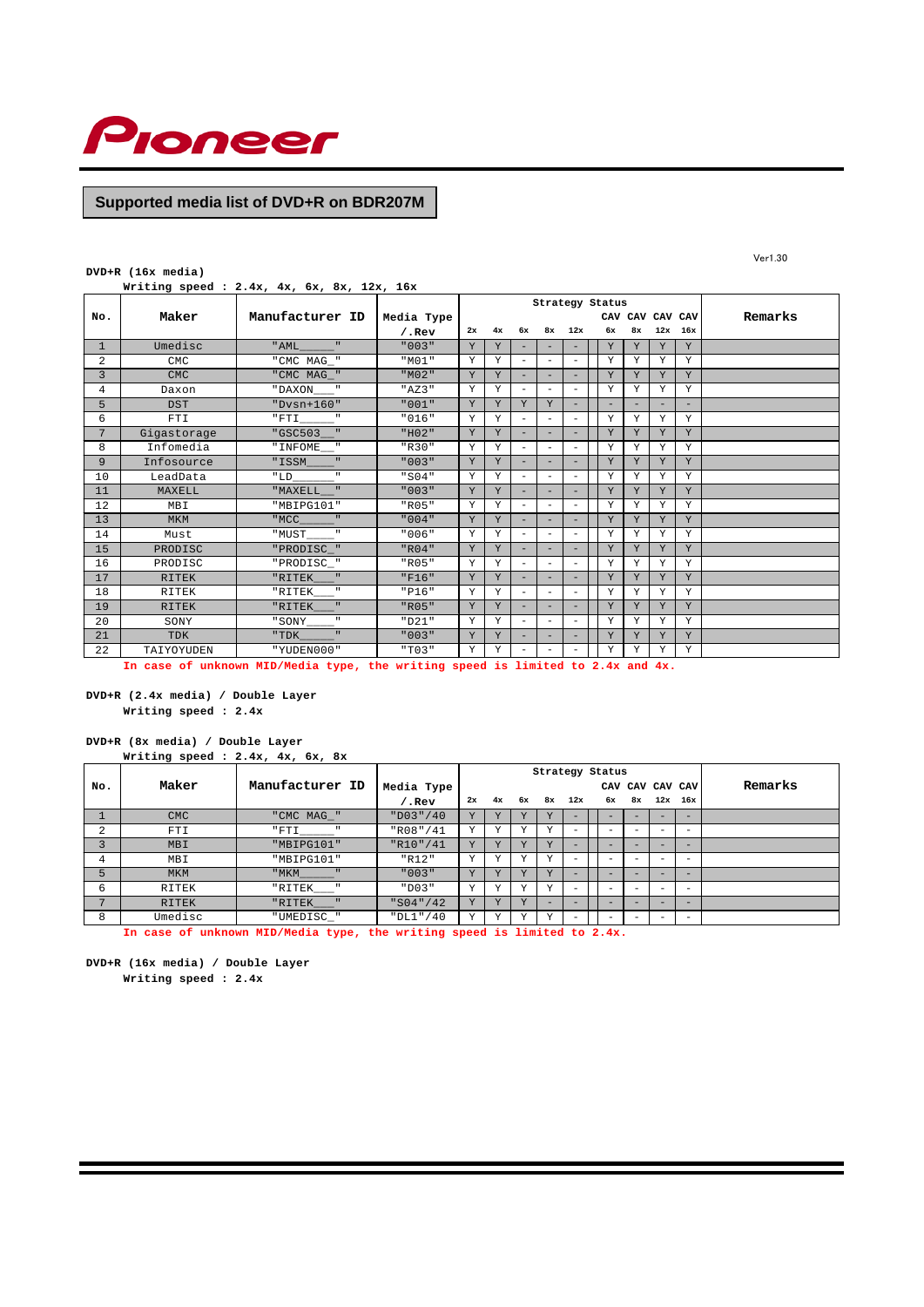

# **Supported media list of DVD+RW on BDR207M**

Ver1.30

## **DVD+RW (2.4x media)**

**Writing speed : 2.4x**

| Maker<br>No. |            | Manufacturer ID        | Media Type |                |                          |    | Strategy Status          |                          | Remarks |
|--------------|------------|------------------------|------------|----------------|--------------------------|----|--------------------------|--------------------------|---------|
|              |            | .Rev                   |            | 2x             | 3x                       | 4x | 6х                       | 8x                       |         |
|              | <b>CMC</b> | "CMC MAG "             | "W01"      | $\overline{V}$ | -                        |    | -                        | -                        |         |
| ◠            | INFODISC   | "INFODISC"             | "A01"      | v              | -                        |    | -                        | -                        |         |
| 3            | <b>MBI</b> | "MBIPG101"             | "W03"      | $\overline{V}$ | $\overline{\phantom{0}}$ |    | $\overline{\phantom{0}}$ | $\overline{\phantom{0}}$ |         |
| 4            | MKM        | $\mathbf{u}$<br>" MCC  | "A01"      | $\tau$         | $\overline{\phantom{0}}$ | -  | -                        | $\overline{\phantom{0}}$ |         |
| 5            | RITEK      | $\mathbf{u}$<br>"RITEK | "001"      | $\overline{V}$ | $\overline{\phantom{0}}$ |    | -                        | $\overline{\phantom{0}}$ |         |
| 6            | Sentinel   | "SENTINEL"             | "W01"      | Y              | -                        |    | -                        | -                        |         |

**In case of unknown MID/Media type, the writing speed is limited to 2.4x.**

## **DVD+RW (4x media)**

**Writing speed : 2.4x, 4x**

| No. | Maker      | Manufacturer ID | Media Type<br>$/$ .Rev | 2x | Strategy Status<br>3x    | 4x | 6х                       | 8x                           | Remarks |
|-----|------------|-----------------|------------------------|----|--------------------------|----|--------------------------|------------------------------|---------|
| 1   | <b>CMC</b> | "CMC MAG_"      | "W02"                  | Y  |                          | Y  | -                        | $\qquad \qquad -$            |         |
| 2   | Daxon      | "DAXON "        | "D42"                  | Υ  | $\overline{\phantom{0}}$ | Y  | $\qquad \qquad =$        | $\overline{\phantom{0}}$     |         |
| 3   | INFODISC   | "INFODISC"      | "A10"                  | Y  | -                        | Y  | $\overline{\phantom{0}}$ | $\qquad \qquad \blacksquare$ |         |
| 4   | MBI        | "MBIPG101"      | "W04"                  | Υ  | -                        | Υ  | -                        | $\qquad \qquad -$            |         |
| 5   | <b>MKM</b> | "MKM "          | "A02"                  | Y  | -                        | Y  | -                        | $\qquad \qquad -$            |         |
| 6   | OPTODISC   | "OPTODISC"      | "OP4"                  | Υ  | -                        | Y  | -                        | $\overline{\phantom{0}}$     |         |
| 7   | PHILIPS    | "PHILIPS_"      | "041"                  | Y  |                          | Y  | -                        | $\qquad \qquad -$            |         |
| 8   | PRODISC    | "PRODISC_"      | "WO2"                  | Υ  | -                        | Y  | $\qquad \qquad =$        | $\overline{\phantom{0}}$     |         |
| 9   | RICOH      | "RICOHJPN"      | "W11"                  | Y  | -                        | Y  | $\overline{\phantom{0}}$ | $\overline{\phantom{0}}$     |         |
| 10  | RITEK      | "RITEK "        | "004"                  | Υ  | -                        | Y  | $\qquad \qquad =$        | $\overline{\phantom{m}}$     |         |
| 11  | Sentinel   | "SENTINEL"      | "W02"                  | Y  |                          | Y  | -                        | $-$                          |         |
| 12  | SONY       | "SONY "         | "S11"                  | Y  |                          | Y  |                          |                              |         |

**In case of unknown MID/Media type, the writing speed is limited to 2.4x.**

# **DVD+RW (3.3x-8x media)**

**Writing speed : 3.3x, 6x, 8x**

| No. | Maker      | Manufacturer ID                      | Media Type |    |    | Strategy Status |    |                          | Remarks |
|-----|------------|--------------------------------------|------------|----|----|-----------------|----|--------------------------|---------|
|     |            |                                      | $/$ . Rev  | 2x | 3x | 4x              | 6x | 8x                       |         |
|     | <b>CMC</b> | "CMC MAG "                           | "W03"      |    |    |                 |    | $\overline{V}$           |         |
| 2   | Daxon      | " $DAXON$ ____"                      | "W81"      | -  | Υ  |                 | -  | -                        |         |
| 3   | <b>MKM</b> | $"$ MKM $_{\_}$                      | "A03"      |    | Y  |                 | Y  | Y                        |         |
| 4   | OPTODISC   | "OPTODISC"                           | "OP8"      |    | Υ  |                 | Υ  | -                        |         |
| 5   | PHILIPS    | "PHILIPS "                           | "RW8"      |    | Y  |                 |    | $\overline{\phantom{0}}$ |         |
| 6   | RICOH      | "RICOHJPN"                           | "W21"      | -  | Y  | -               | Y  | Y                        |         |
| 7   | RITEK      | $\mathcal{L}^{\text{max}}$<br>"RITEK | "008"      |    | Y  |                 | Y  | $\overline{\phantom{0}}$ |         |
| 8   | SONY       | ш<br>" SONY                          | "S21"      | -  | Υ  |                 | Υ  | -                        |         |

**In case of unknown MID/Media type, the writing speed is limited to 3.3x.**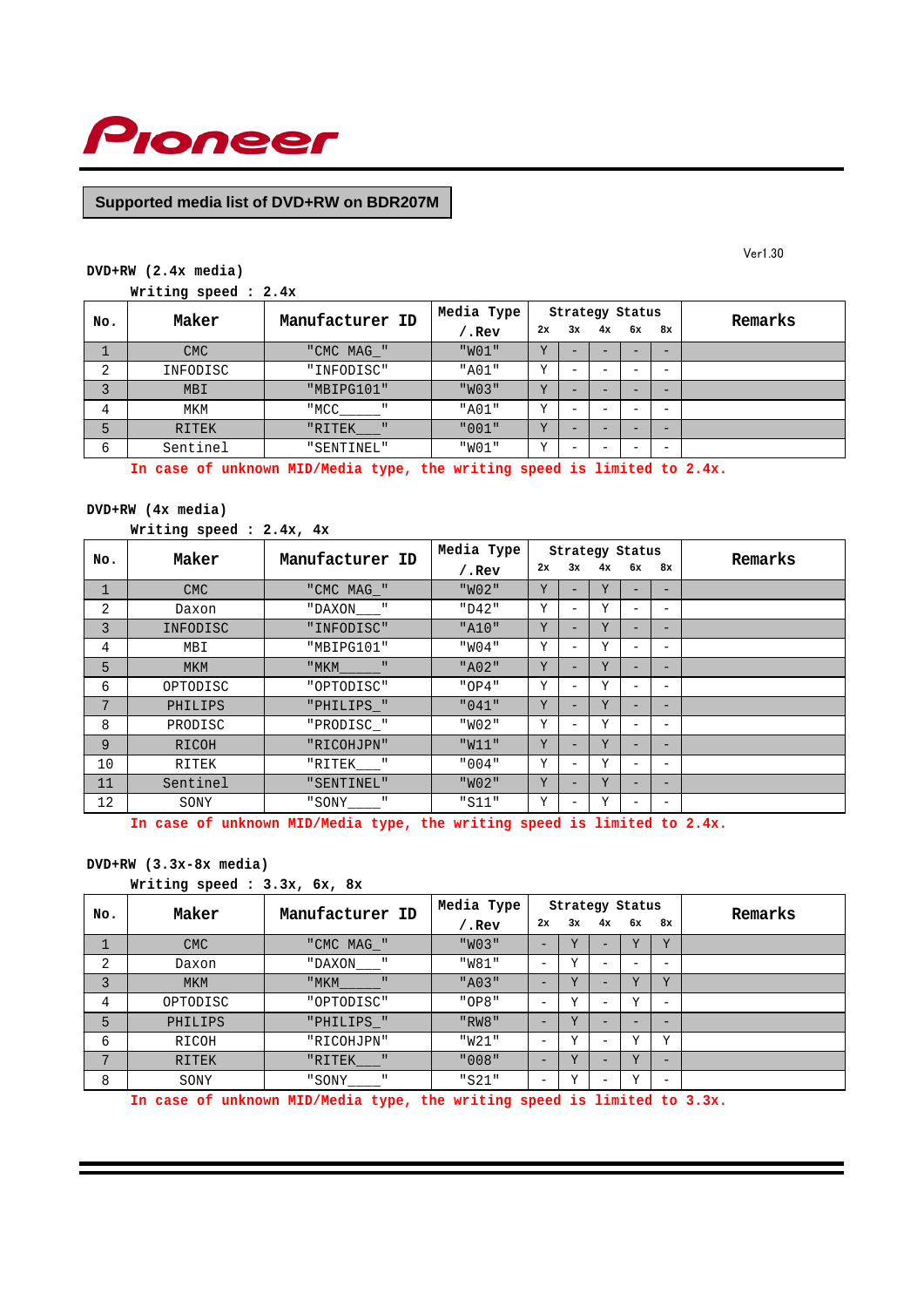

## **Supported media list of DVD-RAM on BDR207M**

Ver1.30

#### **DVD-RAM Ver2.1 (2x format disc)**

**2x writing only**

| No. | Maker     | Manufacturer ID | 2x | Strategy Status<br>3x | 5x  | Remarks |
|-----|-----------|-----------------|----|-----------------------|-----|---------|
|     | Panasonic | "M01J0005"      |    | $-$                   |     |         |
|     | Panasonic | "M01J0008"      |    | -                     | -   |         |
|     | MAXELL    | $"$ MXT.17"     |    | $-$                   | $-$ |         |

**In case of unknown MID, the writing speed is limited to 2x.**

## **DVD-RAM Ver2.x Rev1.0 (3x format disc)**

**Writing speeds: 2x, 3x 2x 3x 5x** 1 Panasonic "M01J3002" Y Y -2 Panasonic "M01J3003" YY-3 Panasonic 1 M01J3004" Y Y -4 MAXELL "MXL8" YY-5 MAXELL "MXL9" YY-**Strategy Status No. Maker Manufacturer ID Remarks**

**In case of unknown MID, the writing speed is limited to 2x.**

#### **DVD-RAM Ver2.x Rev2.0 (5x format disc)**

**Writing speeds: 2x, 3x, 5x**

| No. | Maker     | Manufacturer ID | 2x     | Strategy Status<br>3x | 5x | Remarks |
|-----|-----------|-----------------|--------|-----------------------|----|---------|
|     | Panasonic | "M01J5006"      | $\sim$ | $\sim$                | 77 |         |
| ∼   | MAXELL    | "MXL16"         |        |                       | 77 |         |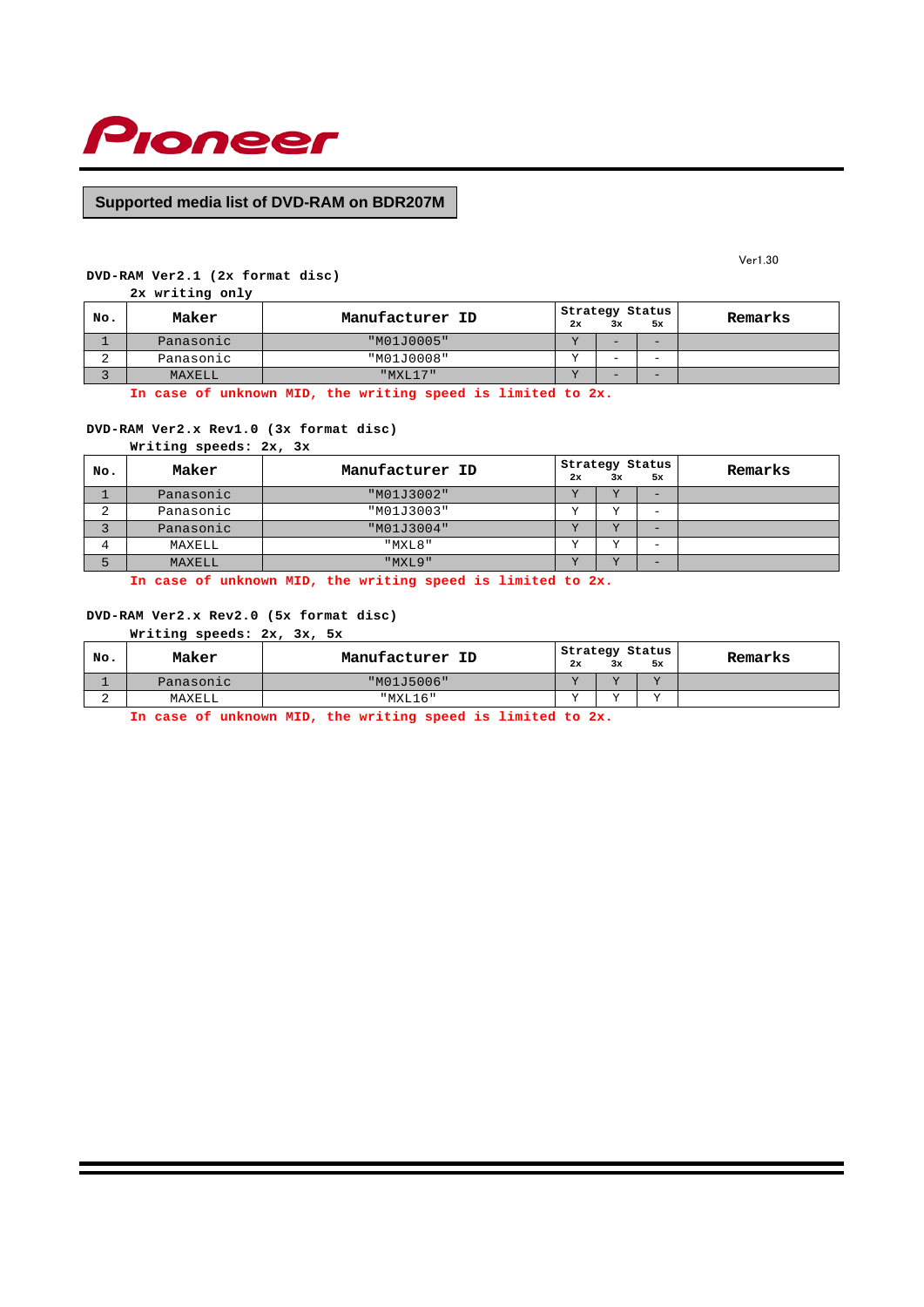

# **Supported media list of CD-R on BDR207M**

| CD-R Media        | Not listed CD-R media is written with 16X CLV mode and the basic strategy. |                      |                      |                  |                  |                  |                  |                  |                 |                  |                 |                          | Ver1.30 |
|-------------------|----------------------------------------------------------------------------|----------------------|----------------------|------------------|------------------|------------------|------------------|------------------|-----------------|------------------|-----------------|--------------------------|---------|
|                   |                                                                            |                      |                      |                  |                  |                  |                  |                  | Strategy Status |                  |                 |                          |         |
| Manufacturer      | Name                                                                       | Start                | Start                |                  |                  |                  |                  |                  |                 |                  | CAV CAV CAV CAV |                          | Remarks |
|                   |                                                                            | Time                 | Time                 | 4x               |                  |                  | 10x 16x 24x 32x  |                  | 16x             | $24x$ $32x$      |                 | 40x                      |         |
| 4M                | ×52 Phthalo 80                                                             | 97:28:26             | 79:59:74             | Y                | Y                | Y                | Y                | Y                | Y               | Y                | Y               | Y                        |         |
| CMC               | x52<br>80                                                                  | 97:26:66             | 79:59:73             | Y                | Υ                | Y                | $\mathbf Y$      | Y                | Y               | $\mathbf Y$      | Y               | Y                        |         |
| <b>CMC</b>        | x52<br>80                                                                  | 97:26:66             | 79:59:71             | $\mathbf Y$      | $\mathbf Y$      | Y                | $\mathbf Y$      | $\mathbf Y$      | Y               | $\mathbf Y$      | $\mathbf Y$     | $\mathbf Y$              |         |
| <b>CMC</b>        | ×48 Phthalo 80                                                             | 97:26:66             | 79:59:71             | Y                | Y                | Y                | Y                | Y                | Y               | Y                | Y               | Y                        |         |
| <b>CMC</b>        | ×48 Phthalo 80                                                             | 97:26:66             | 79:59:73             | Y                | Y                | Y                | Y                | Y                | Y               | Y                | $\mathbf Y$     | Y                        |         |
| CMC               | ×24 Phthalo 80                                                             | 97:26:66             | 79:59:74             | $\mathbf{v}$     | $\mathbf Y$      | $\mathbf Y$      | $\mathbf Y$      | Y                | Y               | $\mathbf Y$      | $\mathbf Y$     | Y                        |         |
| <b>CMC</b>        | ×16 Phthalo 80                                                             | 97:26:66             | 79:59:74             | $\mathbf Y$      | $\mathbf Y$      | $\mathbf Y$      | $\mathbf Y$      | $\mathbf Y$      | Y               | $\mathbf Y$      | Y               | Y                        |         |
| Daxon (ACER)      | X48/52 Phthalo 80                                                          | 97:22:67             | 79:59:74             | Y                | Υ                | Y                | $\mathbf Y$      | Y                | Υ               | Y                | $\mathbf Y$     | Y                        |         |
| Daxon (ACER)      | X40 Phthalo 80                                                             | 97:22:67             | 79:59:74             | $\mathbf Y$      | Y                | $\mathbf Y$      | $\mathbf Y$      | $\mathbf Y$      | Y               | $\mathbf Y$      | $\mathbf Y$     | $\mathbf Y$              |         |
| Daxon (ACER)      | X32 Phthalo 80                                                             | 97:22:67             | 79:59:74             | Y                | Υ                | Υ                | Y                | Y                | Y               | Y                | Y               | Y                        |         |
| DigitalStrage     | SW TECHNOLOGY                                                              | 97:27:06             | 79:59:73             | Y                | Y                | Y                | Y                | Y                | Y               | Y                | $\mathbf Y$     | Y                        |         |
| EMTEC (Plasmon)   | 52x 80                                                                     | 97:27:18             | 79:59:74             | Y                | Y                | Y                | Y                | Y                | Y               | Y                | Y               | Y                        |         |
| $E$ -Top          | Cyanine<br>52x                                                             | 97:21:22             | 79:59:74             | Y                | Y                | Y                | $\mathbf Y$      | Y                | Y               | Y                | $\mathbf Y$     | Y                        |         |
| $E-Top$           | 52x Phtharo                                                                | 97:21:28             | 79:59:74             | Y                | Y                | $\mathbf Y$      | $\mathbf Y$      | Y                | Y               | $\mathbf Y$      | $\mathbf Y$     | Y                        |         |
| Gigastorage       | Cyanine 80                                                                 | 97:28:12             | 79:59:74             | Y                | $\rm Y$          | $\mathbf Y$      | $\mathbf Y$      | $\mathbf Y$      | Y               | $\mathbf Y$      | $\mathbf Y$     | Y                        |         |
| Gigastorage       | Phthalo                                                                    | 97:28:15             | 79:59:74             | Y                | Υ                | Υ                | Y                | Y                | Y               | Y                | Y               | Y                        |         |
| INFODISC          | ×52 Phthalo 80                                                             | 97:25:35             | 79:59:74             | Y                | Y                | Y                | Y                | Y                | Y               | Y                | $\mathbf Y$     | Y                        |         |
| Lead Dada         | ×32 Phthalo 80                                                             | 97:26:56             | 79:59:74             | Y                | Y                | Y                | Y                | Y                | Y               | Y                | Y               | Y                        |         |
| Lead Dada         | ×48 Phthalo 80                                                             | 97:24:16             | 79:59:74             | Y                | Y                | Y                | Y                | Y                | Y               | Y                | Y               | Y                        |         |
| MAXELL            | $CD-R74 (=23)$                                                             | 97:25:22             | 74:30:00             | Y                | $\mathbf Y$      | Y                | Y                | Y                | Y               | Y                | $\mathbf Y$     | Y                        |         |
| MAXELL            | 74 Data                                                                    | 97:25:23             | 74:30:00             | $\mathbf Y$      | $\rm Y$          | $\mathbf Y$      | $\mathbf Y$      | $\mathbf Y$      | $\mathbf Y$     | $\mathbf Y$      | $\mathbf Y$     | Y                        |         |
| MAXELL            | 80 Data                                                                    | 97:25:23             | 79:59:74             | Y<br>$\mathbf Y$ | Y<br>$\mathbf Y$ | Y<br>$\mathbf Y$ | Y<br>$\mathbf Y$ | Y<br>$\mathbf Y$ | Y<br>Y          | Y<br>$\mathbf Y$ | Y               | Y<br>Y                   |         |
| MAXELL<br>MAXELL. | 48x Phthalo 74<br>48x Phthalo 80                                           | 97:25:29<br>97:25:29 | 74:30:00<br>79:59:74 | Υ                | Υ                | Υ                | Y                | Y                | Y               | Y                | Y<br>Y          | Y                        |         |
| MAXELL            | Cyanine 74                                                                 | 97:25:24             | 74:30:00             | Y                | Y                | Y                | Y                | Y                | Y               | $\mathbf Y$      | $\mathbf Y$     | Y                        |         |
| MAXELL            | Cyanine 80                                                                 | 97:25:24             | 79:59:74             | Y                | Y                | Y                | Y                | Y                | Y               | Y                | Y               | Y                        |         |
| MBI               | x52 80                                                                     | 97:17:06             | 79:59:74             | Y                | Y                | Y                | Y                | Y                | Y               | Y                | Y               | Y                        |         |
| MBI               | ×48 Phthalo 80                                                             | 97:17:06             | 79:59:74             | Y                | Y                | Υ                | $\mathbf Y$      | Y                | Y               | $\mathbf Y$      | $\mathbf Y$     | Y                        |         |
| MCC(MITSUBISHI)   | Supper-Azo 80                                                              | 97:15:21             | 79:59:74             | $\mathbf Y$      | $\rm Y$          | $\mathbf Y$      | $\mathbf Y$      | $\mathbf Y$      | $\rm Y$         | $\mathbf Y$      | $\mathbf Y$     | $\rm Y$                  |         |
| MCC(MITSUBISHI)   | Supper-Azo 74                                                              | 97:34:21             | 74:43:00             | Y                | Υ                | Y                | $\mathbf Y$      | Y                | Y               | Y                | Y               | Y                        |         |
| MCC(MITSUBISHI)   | Super-Azo HG80                                                             | 97:34:22             | 79:59:74             | Y                | Y                | Y                | Y                | Y                | Y               | $\mathbf Y$      | $\mathbf Y$     | Y                        |         |
| MCC(MITSUBISHI)   | 48x SONIC-Azo 80                                                           | 97:34:23             | 79:59:73             | Y                | Y                | Y                | $\mathbf Y$      | $\mathbf Y$      | Y               | Y                | Y               | Y                        |         |
| MCC(MITSUBISHI)   | Supper-Azo HGX80                                                           | 97:34:23             | 79:59:74             | Y                | $\mathbf Y$      | Y                | $\mathbf Y$      | Y                | Y               | $\mathbf Y$      | $\mathbf Y$     | Y                        |         |
| NAN-YA Plastics   | Ever Media                                                                 | 97:15:37             | 79:59:74             | Y                | Y                | Y                | Y                | Y                | Y               | Y                | $\mathbf Y$     | $\overline{\phantom{a}}$ |         |
| PRINCO            | $CDR-74$                                                                   | 97:27:28             | 74:50:01             | $\mathbf Y$      | $\mathbf Y$      | $\mathbf Y$      | $\mathbf Y$      | $\mathbf Y$      | Y               | $\mathbf Y$      | $\mathbf Y$     | Y                        |         |
| PRINCO            | $CDR-80$                                                                   | 97:27:28             | 79:59:74             | Y                | Υ                | Y                | Y                | Y                | Y               | Y                | $\mathbf Y$     | Y                        |         |
| PRODISC           | 74                                                                         | 97:32:19             | 74:30:00             | Y                | Y                | Y                | Y                | Y                | Y               | Y                | Y               | Y                        |         |
| PRODISC           | 74Audio                                                                    | 97:32:19             | 74:30:00             | Y                | $\mathbf Y$      | Y                | Y                | Y                | Y               | Y                | $\mathbf Y$     | Y                        |         |
| PRODISC           | ×52 Phthalo 80                                                             | 97:32:19             | 79:59:71             | Y                | Y                | $\mathbf Y$      | Y                | Y                | Y               | $\mathbf Y$      | $\mathbf Y$     | Y                        |         |
| PRODISC           | ×48 Phthalo 80                                                             | 97:32:19             | 79:59:72             | Y                | Υ                | Υ                | $\mathbf Y$      | Y                | Y               | Y                | $\mathbf Y$     | Y                        |         |
| PRODISC           | ×40 Phthalo 80                                                             | 97:32:19             | 79:59:73             | Y                | Y                | Y                | Y                | Y                | Y               | Y                | $\mathbf Y$     | Y                        |         |
| PRODISC           | ×24 Phthalo 80                                                             | 97:32:19             | 79:59:74             | Υ                | Y                | Υ                | Y                | Υ                | Y               | Y                | Y               | Y                        |         |
| PRODISC           | 80                                                                         | 97:32:19             | 79:59:74             | Y                | Y                | Y                | Y                | $\mathbf Y$      | Y               | $\mathbf Y$      | Y               | Y                        |         |
|                   |                                                                            |                      |                      |                  |                  |                  |                  |                  |                 |                  |                 |                          |         |

 $\sim$   $\sim$   $\sim$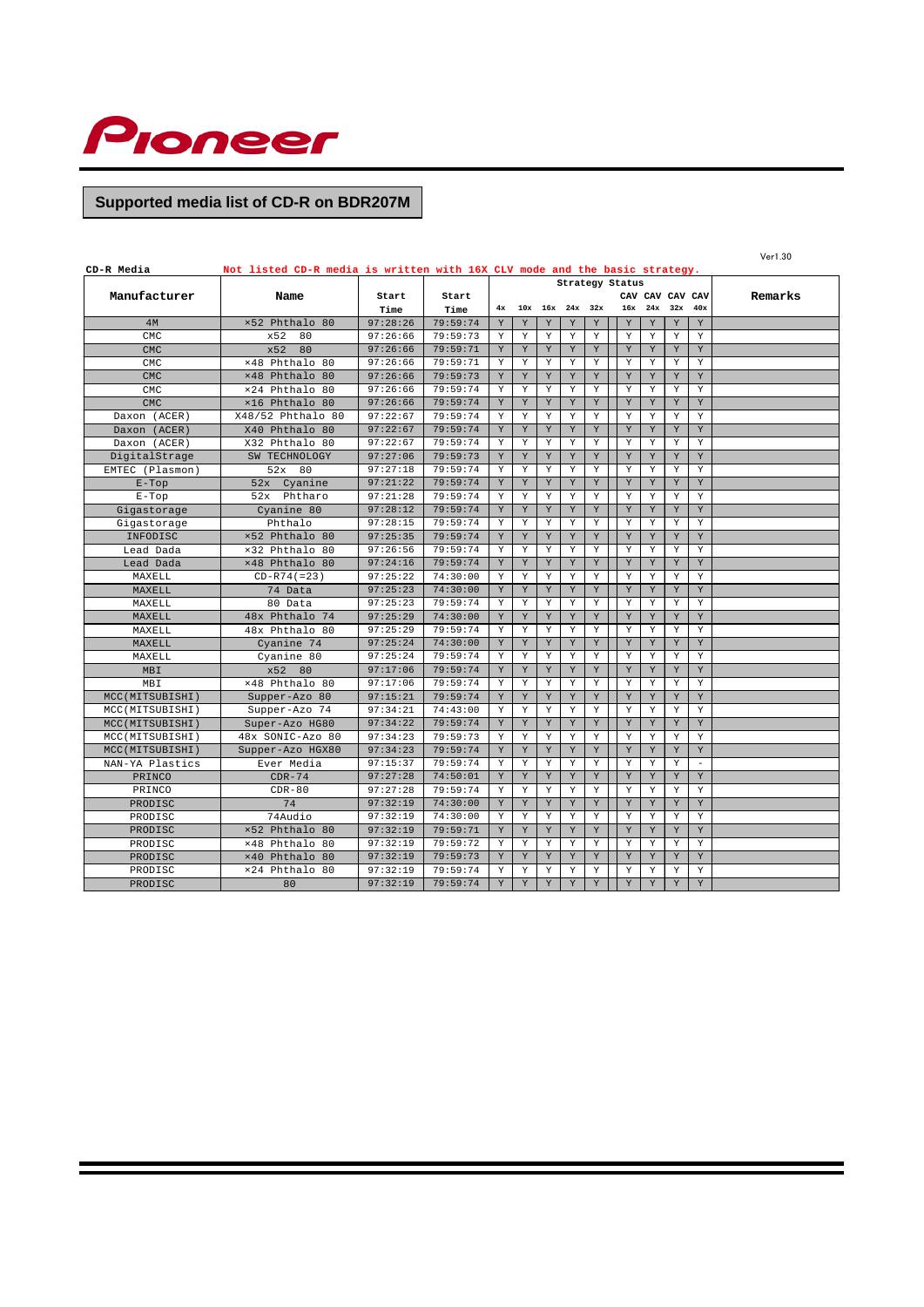

# **Supported media list of CD-R on BDR207M**

|              |                                                                            |          |          |    |              |                 |             |   |                 |             |                 |                          | Ver1.30 |
|--------------|----------------------------------------------------------------------------|----------|----------|----|--------------|-----------------|-------------|---|-----------------|-------------|-----------------|--------------------------|---------|
| CD-R Media   | Not listed CD-R media is written with 16X CLV mode and the basic strategy. |          |          |    |              |                 |             |   |                 |             |                 |                          |         |
| Manufacturer | Name                                                                       | Start    | Start    |    |              |                 |             |   | Strategy Status |             | CAV CAV CAV CAV |                          | Remarks |
|              |                                                                            | Time     | Time     | 4x |              | 10x 16x 24x 32x |             |   | 16x             |             | $24x$ $32x$     | 40x                      |         |
| RITEK        | G Type80                                                                   | 97:15:17 | 79:59:74 | Y  | Y            | Y               | Y           | Y | Y               | Y           | Y               | Y                        |         |
| <b>RITEK</b> | H Type74                                                                   | 97:31:01 | 74:45:00 | Y  | Y            | Y               | Y           | Y | Y               | Y           | Y               | Y                        |         |
| <b>RITEK</b> | G Type74                                                                   | 97:31:07 | 74:45:00 | Y  | Y            | Y               | Y           | Y | Y               | Υ           | Y               | Y                        |         |
| <b>RITEK</b> | H Type80                                                                   | 97:15:11 | 79:59:74 | Y  | Y            | Y               | Y           | Y | Y               | Y           | Y               | Y                        |         |
| <b>RITEK</b> | S Type80                                                                   | 97:15:12 | 79:59:73 | Υ  | Υ            | Y               | $\mathbf Y$ | Y | Y               | Y           | Y               | Y                        |         |
| <b>RITEK</b> | K Type80                                                                   | 97:15:12 | 79:59:74 | Y  | $\mathbf Y$  | Y               | $\mathbf Y$ | Y | Y               | $\mathbf Y$ | $\mathbf Y$     | Y                        |         |
| RITEK        | 48x JS Type80                                                              | 97:15:17 | 79:59:70 | Y  | Y            | Y               | Y           | Y | Y               | Y           | Y               | Y                        |         |
| <b>RITEK</b> | JS Type80                                                                  | 97:15:17 | 79:59:73 | Y  | Y            | Y               | $\mathbf Y$ | Y | Y               | $\mathbf Y$ | Y               | Y                        |         |
| <b>RITEK</b> | S Type74                                                                   | 97:31:01 | 74:45:01 | Y  | Y            | Y               | Y           | Y | Y               | Y           | Y               | Y                        |         |
| <b>RITEK</b> | K Type74                                                                   | 97:31:02 | 74:45:00 | Y  | Y            | Y               | Y           | Y | Y               | Y           | Y               | Y                        |         |
| RITEK        | JS Type74                                                                  | 97:31:07 | 74:45:01 | Y  | Y            | Y               | Y           | Y | Y               | Y           | Y               | Y                        |         |
| <b>RITEK</b> | JS Type74                                                                  | 97:31:07 | 74:45:02 | Y  | Y            | Y               | Y           | Y | Y               | Y           | Y               | Y                        |         |
| <b>SKC</b>   | x52 Phthalo 80                                                             | 97:26:26 | 79:59:73 | Y  | Y            | Y               | Y           | Y | Y               | Y           | Y               | Y                        |         |
| <b>SKC</b>   | x32 Phthalo 80                                                             | 97:26:26 | 79:59:74 | Y  | Y            | Y               | Y           | Y | Y               | Y           | Y               | Y                        |         |
| <b>SKC</b>   | Phthalo                                                                    | 97:26:26 | 79:59:74 | Y  | Y            | Y               | Y           | Y | Y               | Y           | Y               | Y                        |         |
| SONY         | X32 Cyanine                                                                | 97:24:12 | 79:59:74 | Y  | Y            | Y               | Y           | Y | Y               | Y           | Y               | Y                        |         |
| SONY         | x48/52 Phthalo 80                                                          | 97:24:16 | 79:59:74 | Y  | Y            | Y               | Y           | Y | Y               | Y           | Y               | Y                        |         |
| SONY         | 74                                                                         | 97:24:11 | 74:43:00 | Y  | Y            | Y               | Y           | Y | Y               | Y           | Y               | Y                        |         |
| SONY         | 74Audio                                                                    | 97:24:11 | 74:43:00 | Y  | Υ            | Y               | $\mathbf Y$ | Y | Y               | Y           | $\mathbf Y$     | Y                        |         |
| SONY         | 80                                                                         | 97:24:11 | 79:59:74 | Y  | Y            | Y               | Y           | Y | Y               | Y           | Y               | Y                        |         |
| TaiyoYuden   | 74P                                                                        | 97:24:01 | 74:43:00 | Y  | Y            | Y               | Y           | Y | Y               | Y           | Y               | Y                        |         |
| TaiyoYuden   | X40NEW                                                                     | 97:24:01 | 74:43:02 | Y  | Y            | Y               | Y           | Y | Y               | Y           | Y               | Y                        |         |
| TaiyoYuden   | 74X                                                                        | 97:24:01 | 74:43:01 | Y  | Y            | Y               | Y           | Y | Y               | Y           | Y               | Y                        |         |
| TaiyoYuden   | X40NEW                                                                     | 97:24:01 | 79:59:72 | Y  | Y            | $\mathbf Y$     | $\mathbf Y$ | Y | $\rm Y$         | $\mathbf Y$ | $\mathbf Y$     | Y                        |         |
| TaiyoYuden   | 32x 80X                                                                    | 97:24:01 | 79:59:73 | Y  | Y            | Y               | Y           | Y | Y               | Y           | Y               | Y                        |         |
| TaiyoYuden   | 80P                                                                        | 97:24:01 | 79:59:74 | Y  | Y            | Y               | Y           | Y | Y               | Y           | Y               | Y                        |         |
| TDK          | CD-R80(15)                                                                 | 97:15:00 | 79:59:74 | Y  | Y            | Y               | Y           | Y | Y               | Y           | Y               | $\overline{\phantom{a}}$ |         |
| TDK          | X40 Phthalo 90                                                             | 97:15:05 | 91:01:48 | Y  | Y            | Y               | Y           | Y | Y               | Y           | Y               | Y                        |         |
| TDK          | X48/52 Phthalo 80                                                          | 97:15:05 | 79:59:74 | Y  | Y            | Y               | Y           | Y | Y               | Y           | Y               | Y                        |         |
| TDK          | $CD-R80(25)$                                                               | 97:25:00 | 79:59:74 | Y  | Y            | Y               | Y           | Y | Y               | Y           | Y               | $\overline{\phantom{0}}$ |         |
| TDK          | $CD-R74$                                                                   | 97:32:00 | 74:59:00 | Y  | Y            | Y               | Y           | Y | Y               | Y           | Y               | $\overline{\phantom{a}}$ |         |
| TDK          | X48 Phthalo 74                                                             | 97:32:05 | 74:59:00 | Y  | $\mathbf{v}$ | Y               | Y           | Y | Y               | Y           | Y               | Y                        |         |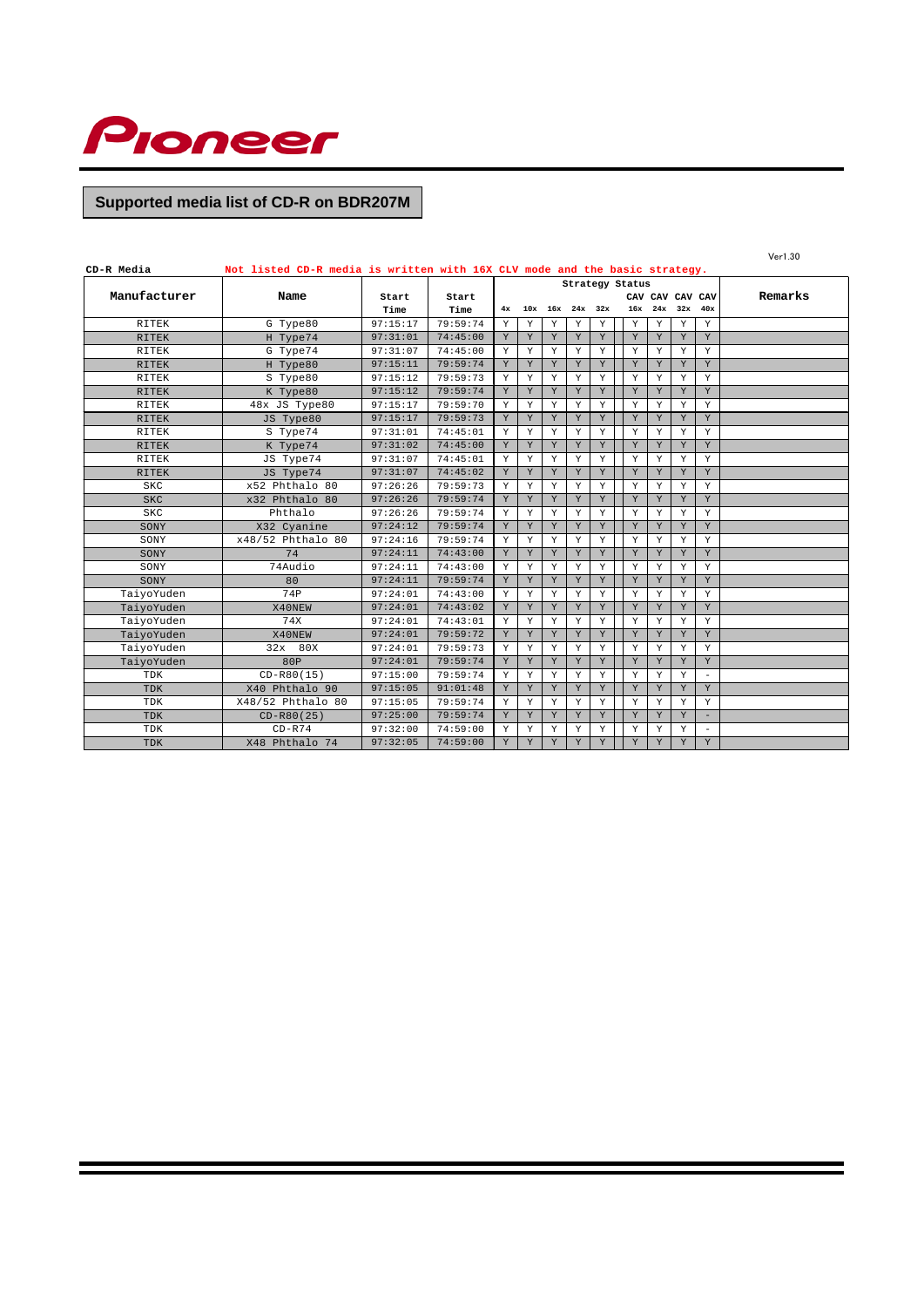

# **Supported media list of CD-RW on BDR207M**

| CD-RW : NOLMAI SPEEU (IA) |          |          |              |    |                          |                          |                          |         |
|---------------------------|----------|----------|--------------|----|--------------------------|--------------------------|--------------------------|---------|
|                           | Capacity | Lead In  | Lead Out     |    |                          |                          |                          |         |
| Manufacturer              | (min)    | Start    | <b>Start</b> |    | Strategy Status          |                          |                          | Remarks |
|                           | /(MB)    | Time     | Time         | 4x | 10x                      | $16x$ 24x                |                          |         |
| RICOH                     |          | 97:27:00 | 74:12:00     | Y  |                          |                          | -                        |         |
| MCC                       | 74/650   | 97:34:22 | 74:43:00     | Y  | $\qquad \qquad -$        | $\overline{\phantom{0}}$ | $\qquad \qquad -$        |         |
| <b>MCC</b>                | 80/700   | 97:34:22 | 79:59:74     | Y  |                          |                          | $-$                      |         |
| SONY                      |          | 97:26:51 | 79:59:74     | Y  | $\overline{\phantom{0}}$ | $\overline{\phantom{0}}$ | $\overline{\phantom{m}}$ |         |
| <b>RITEK</b>              | 80/700   | 97:10:00 | 79:59:74     | Y  |                          |                          | -                        |         |
| RITEK                     |          | 97:27:10 | 74:41:00     | Y  | $\overline{\phantom{0}}$ | $\overline{\phantom{0}}$ | -                        |         |
| <b>CMC</b>                | 80/700   | 97:26:65 | 79:59:74     | Y  |                          |                          | -                        |         |
| <b>CMC</b>                | 74/650   | 97:26:65 | 75:00:00     | Y  | $\overline{\phantom{0}}$ | $\overline{\phantom{0}}$ | -                        |         |
| DAXON (ACER)              |          | 97:22:60 | 74:41:50     | Y  |                          |                          | $-$                      |         |
| Prodisc                   | 80/700   | 97:32:11 | 79:59:74     | Y  |                          | $\overline{\phantom{0}}$ | $\overline{\phantom{0}}$ |         |
| Gigastorage               |          | 97:28:15 | 79:59:74     | Y  |                          |                          |                          |         |
| <b>SKC</b>                |          | 97:26:20 | 74:59:73     | Y  | $\overline{\phantom{0}}$ | $\overline{\phantom{0}}$ | $\qquad \qquad -$        |         |
| LEAD DATA                 |          | 97:26:50 | 79:59:74     | Y  | Ξ.                       |                          | -                        |         |
| PRINCO                    |          | 97:27:21 | 79:59:74     | Y  | $\overline{\phantom{a}}$ | -                        | $\qquad \qquad -$        |         |
| Moser Baer                |          | 97:17:00 | 79:59:74     | Y  |                          |                          | -                        |         |
| Infodisc (Memolex)        | 80/700   | 97:25:30 | 79:59:74     | Y  |                          | $\overline{\phantom{0}}$ | $\overline{\phantom{0}}$ |         |
| Infodisc (Memolex)        | 74/650   | 97:25:30 | 74:41:47     | Y  |                          |                          | -                        |         |

## **CD-RW : Normal Speed (4X)**

#### **CD-RW : High Speed (4X--10X)**

| Manufacturer      | Capacity<br>(min) | Lead In<br>Start | Lead Out<br>Start |    | Strategy Status |                          |                          | Remarks |
|-------------------|-------------------|------------------|-------------------|----|-----------------|--------------------------|--------------------------|---------|
|                   | /(MB)             | Time             | Time              | 4x | 10x             |                          | $16x$ 24x                |         |
| <b>RICOH</b>      | 74/650            | 97:27:00         | 74:12:00          | Y  | Y               | -                        | -                        |         |
| MCC               | 74/650            | 97:34:23         | 74:43:00          | Y  | Y               | $\equiv$                 | $\overline{\phantom{m}}$ |         |
| <b>MCC</b>        | 80/700            | 97:34:23         | 79:59:74          | Y  | Y               | $\overline{\phantom{0}}$ | $\qquad \qquad -$        |         |
| SONY              |                   | 97:27:00         | 74:12:00          | Y  | Υ               | $\overline{\phantom{m}}$ | $\overline{\phantom{m}}$ |         |
| SONY              |                   | 97:34:23         | 74:43:00          | Y  | Y               |                          | $\overline{\phantom{0}}$ |         |
| RITEK / (TDK)     | 80/700            | 97:10:00         | 79:59:74          | Y  | Υ               | $\equiv$                 | $\overline{\phantom{m}}$ |         |
| <b>RITEK</b>      |                   | 97:27:10         | 74:41:00          | Y  | Y               | -                        | $\overline{\phantom{0}}$ |         |
| <b>CMC</b>        | 80/700            | 97:26:65         | 79:59:74          | Y  | Y               | $\equiv$                 | $\equiv$                 |         |
| <b>CMC</b>        |                   | 97:26:65         | 75:00:00          | Y  | Y               | $\overline{\phantom{0}}$ | -                        |         |
| DAXON (ACER)      |                   | 97:22:60         | 74:41:50          | Y  | Y               | $\equiv$                 | $\overline{\phantom{0}}$ |         |
| DAXON (ACER)      |                   | 97:22:62         |                   | Y  | Y               | $\overline{\phantom{0}}$ | $\overline{\phantom{0}}$ |         |
| Imation           |                   | 97:24:15         | 74:30:00          | Y  | Y               | $\equiv$                 | -                        |         |
| Prodisc           | 80/700            | 97:32:12         | 79:59:74          | Y  | Y               | -                        | $\qquad \qquad -$        |         |
| Gigastorage       |                   | 97:28:15         | 74:12:00          | Y  | Y               | $\overline{\phantom{0}}$ | -                        |         |
| <b>SKC</b>        |                   | 97:26:21         | 74:59:73          | Y  | Y               | $\overline{\phantom{0}}$ | $\overline{\phantom{0}}$ |         |
| LEAD DATA         | 80/700            | 97:26:51         | 79:59:74          | Y  | Υ               | $\overline{\phantom{0}}$ | -                        |         |
| Moser Baer        | 80/700            | 97:17:01         | 79:59:74          | Y  | Y               | -                        | $\qquad \qquad -$        |         |
| Infodisc(memolex) | 80/700            | 97:25:30         | 79:59:73          | Y  | Υ               |                          | $\qquad \qquad -$        |         |